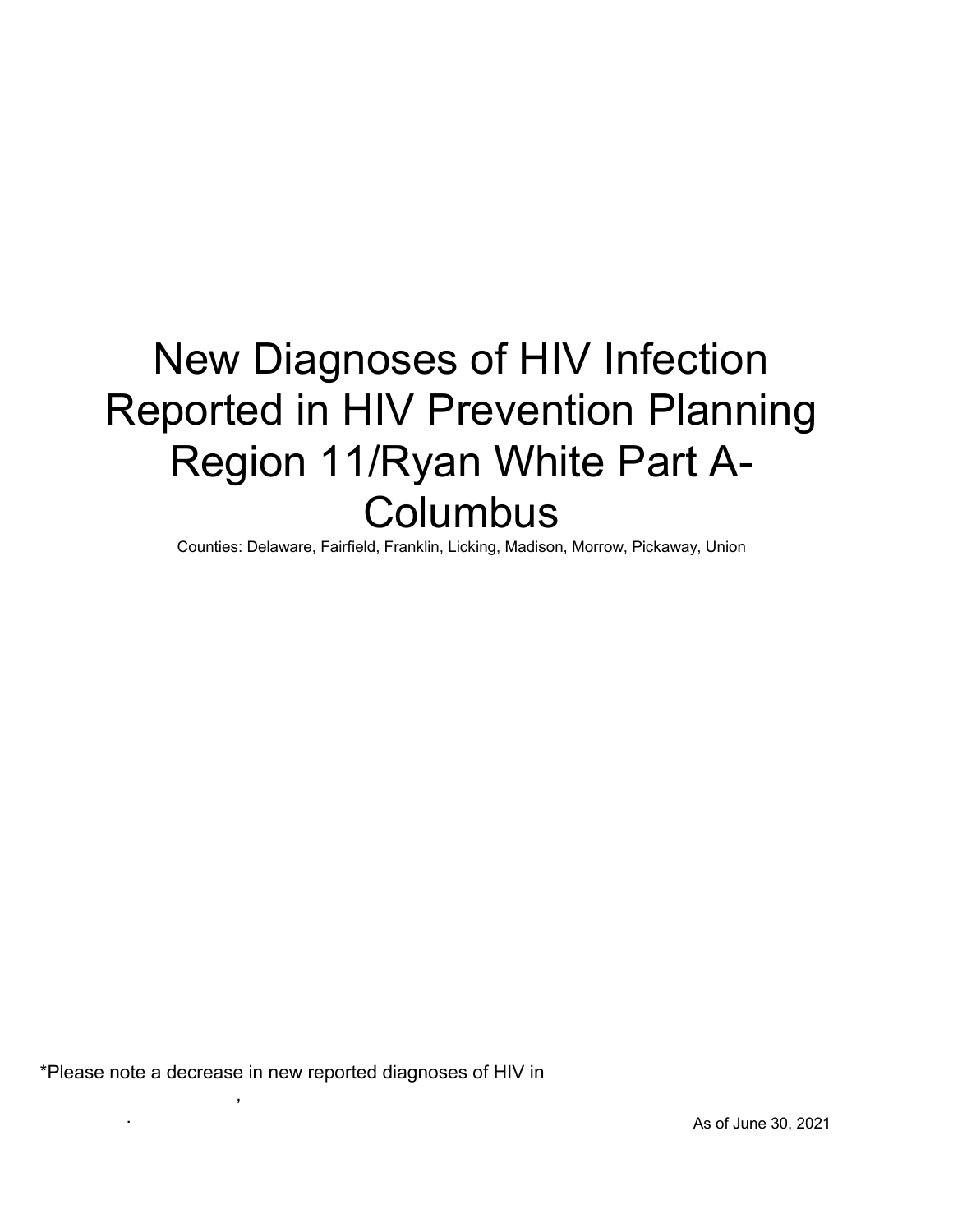|                                              |                   | 2020 diagnosis of HIV    |                          |                          |                          |                          | <b>Disease Status</b> |                |             |
|----------------------------------------------|-------------------|--------------------------|--------------------------|--------------------------|--------------------------|--------------------------|-----------------------|----------------|-------------|
|                                              |                   | infection                |                          |                          | <b>HIV (not AIDS)</b>    |                          | HIV & later AIDS      |                | <b>AIDS</b> |
| Characteristic                               | Rate <sup>a</sup> | No.                      | $\%$                     | No.                      | $\%$                     | No.                      | $\%$                  | No.            | $\%$        |
| Sex at birth                                 |                   |                          |                          |                          |                          |                          |                       |                |             |
| Males                                        | 16.8              | 172                      | 75%                      | 133                      | 74%                      | 31                       | 76%                   | 8              | 80%         |
| Females                                      | 5.5               | 58                       | 25%                      | 46                       | 26%                      | 10                       | 24%                   | 2              | 20%         |
| Age at diagnosis (yr)                        |                   |                          |                          |                          |                          |                          |                       |                |             |
| $<13$                                        | $\star$           | $\mathbf{1}$             | 1%                       | 1                        | 1%                       |                          |                       |                |             |
| $13 - 14$                                    | $\star$           | $\overline{\phantom{a}}$ | $\overline{\phantom{a}}$ | $\overline{\phantom{a}}$ | $\overline{\phantom{a}}$ |                          |                       |                |             |
| 15-19                                        | 6.7               | 9                        | 4%                       | 9                        | 5%                       |                          |                       |                |             |
| 20-24                                        | 27.1              | 36                       | 16%                      | 33                       | 18%                      | 2                        | 5%                    | 1              | 10%         |
| 25-29                                        | 27.1              | 44                       | 19%                      | 38                       | 21%                      | 6                        | 15%                   | $\overline{a}$ |             |
| 30-34                                        | 26.5              | 44                       | 19%                      | 34                       | 19%                      | 8                        | 20%                   | 2              | 20%         |
| 35-39                                        | 18.1              | 27                       | 12%                      | 20                       | 11%                      | 6                        | 15%                   | 1              | 10%         |
| 40-44                                        | 11.9              | 16                       | 7%                       | 12                       | 7%                       | 3                        | 7%                    | 1              | 10%         |
| 45-49                                        | 13.2              | 17                       | 7%                       | 12                       | 7%                       | 5                        | 12%                   | $\overline{a}$ |             |
| 50-54                                        | 11.0              | 14                       | 6%                       | 7                        | 4%                       | 3                        | 7%                    | 4              | 40%         |
| 55-64                                        | 8.1               | 20                       | 9%                       | 11                       | 6%                       | 8                        | 20%                   | 1              | 10%         |
| $65+$                                        | $\star$           | $\overline{c}$           | 1%                       | $\overline{c}$           | 1%                       |                          |                       |                |             |
| Race/Ethnicity <sup>b</sup>                  |                   |                          |                          |                          |                          |                          |                       |                |             |
| American Indian/Alaska Native                | $\star$           | $\mathbf{1}$             | $< 1\%$                  | $\mathbf{1}$             | 1%                       |                          |                       |                |             |
| Asian/Pacific Islander                       | $\star$           | ÷,                       | $\overline{\phantom{a}}$ | -                        | $\overline{a}$           |                          |                       |                |             |
| Black/African-American                       | 38.0              | 132                      | 57%                      | 106                      | 59%                      | 19                       | 46%                   | 7              | 70%         |
| Hispanic/Latinx                              | 7.2               | 7                        | 3%                       | $\boldsymbol{7}$         | 4%                       | $\overline{\phantom{a}}$ |                       |                |             |
| White                                        | 5.7               | 84                       | 37%                      | 62                       | 35%                      | 19                       | 46%                   | 3              | 30%         |
| Multi-Race                                   | 10.6              | 6                        | 3%                       | 3                        | 2%                       | 3                        | 7%                    |                |             |
| Race/Ethnicity <sup>b</sup> and Sex at birth |                   |                          |                          |                          |                          |                          |                       |                |             |
| American Indian/Alaska Native Males          | $^\star$          | $\mathbf{1}$             | 1%                       | 1                        | 1%                       |                          |                       |                |             |
| American Indian/Alaska Native Females        | $\star$           |                          |                          |                          | $\overline{a}$           |                          |                       |                |             |
| Asian/Pacific Islander Males                 | $\star$           |                          |                          |                          |                          |                          |                       |                |             |
| Asian/Pacific Islander Females               | $^\star$          | $\overline{a}$           |                          | ٠                        |                          |                          |                       |                |             |
| Black/African-American Males                 | 52.9              | 89                       | 39%                      | 72                       | 40%                      | 12                       | 29%                   | 5              | 50%         |
| <b>Black/African-American Females</b>        | 24.1              | 43                       | 19%                      | 34                       | 19%                      | 7                        | 17%                   | 2              | 20%         |
| Hispanic/Latino Males                        | 14.0              | $\boldsymbol{7}$         | $3%$                     | $\boldsymbol{7}$         | 4%                       |                          |                       |                |             |
| Hispanic/Latina Females                      | $\ast$            | $\overline{\phantom{a}}$ | $\overline{\phantom{a}}$ | $\overline{\phantom{a}}$ | $\overline{\phantom{a}}$ |                          |                       |                |             |
| <b>White Males</b>                           | 10.0              | $72\,$                   | 31%                      | 52                       | 29%                      | 17                       | 41%                   | 3              | 30%         |
| <b>White Females</b>                         | 1.6               | 12                       | 5%                       | $10$                     | 6%                       | $\overline{c}$           | 5%                    |                |             |
| Multi-Race Males                             | $\star$           | 3                        | $1\%$                    | $\mathbf{1}$             | $1\%$                    | $\overline{c}$           | $5%$                  |                |             |
| <b>Multi-Race Females</b>                    | $\star$           | 3                        | $1\%$                    | 2                        | $1\%$                    | 1                        | 2%                    |                |             |
| <b>Total</b>                                 | 11.1              | 230                      |                          | 179                      |                          | 41                       |                       | 10             |             |

**Reported new diagnoses of HIV infection in 2020 by disease status and selected characteristics, HIV Prevention Planning Region 11/Ryan White Part A-Columbus**

Notes:

Reported new diagnoses of HIV infection include persons with a diagnosis of HIV (not AIDS), a diagnosis of HIV and an AIDS diagnosis within 12 months (HIV & later AIDS), and concurrent diagnoses of HIV and AIDS (AIDS) who were residents of Ohio at time of initial diagnosis.

Asterisk (\*) indicates rate not calculated for case count <5 due to unstable rates. Dash (-) indicates no cases were reported for the given category.

<sup>a</sup>The rate is the number of persons with a reported diagnosis of HIV infection per 100,000 population calculated using 2020 U.S. Census estimates.

**b Hispanics/Latinx may be of any race. Persons with a race of American Indian/Alaska Native, Asian/Pacific Islander, Black/African-American, White, or Multi-race are not-**Hispanic. Asian/Pacific Islander includes Native Hawaiians.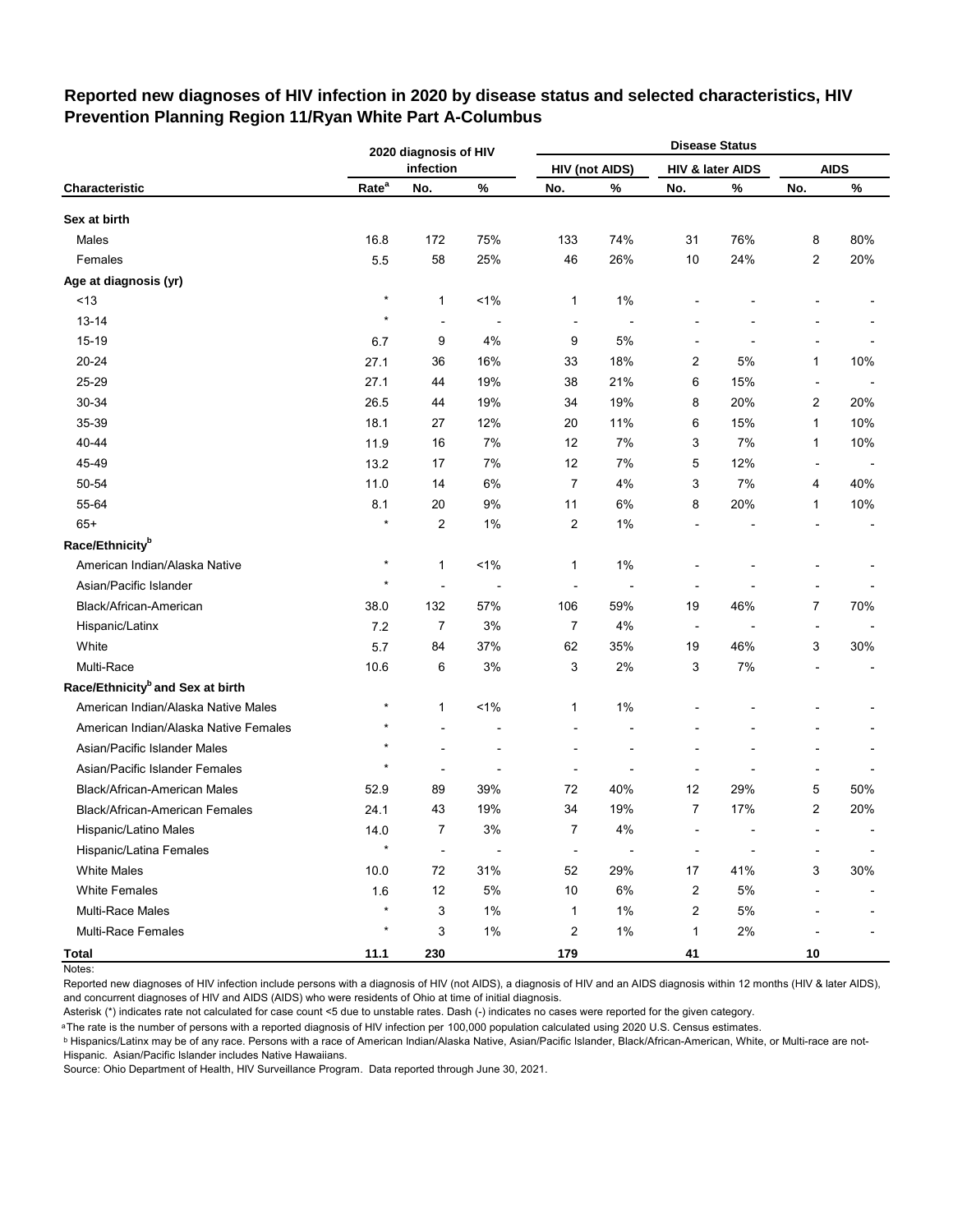# **Reported new diagnoses of HIV infection in 2020 by disease status and transmission category, HIV Prevention Planning Region 11/Ryan White Part A-Columbus**

|                                          |                | 2020 diagnosis of    |     |                       |                          | <b>Disease Status</b>       |                          |             |
|------------------------------------------|----------------|----------------------|-----|-----------------------|--------------------------|-----------------------------|--------------------------|-------------|
|                                          |                | <b>HIV infection</b> |     | <b>HIV (not AIDS)</b> |                          | <b>HIV &amp; later AIDS</b> |                          | <b>AIDS</b> |
| <b>Transmission Category<sup>a</sup></b> | No.            | %                    | No. | ℅                     | No.                      | %                           | No.                      | $\%$        |
| Male adult or adolescent                 |                |                      |     |                       |                          |                             |                          |             |
| Male-to-male sexual contact              | 104            | 61%                  | 83  | 63%                   | 19                       | 61%                         | 2                        | 25%         |
| Injection drug use (IDU)                 | 9              | 5%                   | 6   | 5%                    | 2                        | 6%                          | 1                        | 13%         |
| Male-to-male sexual contact and IDU      | 16             | 9%                   | 15  | 11%                   | ٠                        | ٠                           | 1                        | 13%         |
| Heterosexual contact                     | 9              | 5%                   | 6   | 5%                    | $\overline{2}$           | 6%                          | 1                        | 13%         |
| Other/unknown                            | 33             | 19%                  | 22  | 17%                   | 8                        | 26%                         | 3                        | 38%         |
| Subtotal                                 | 171            | 100%                 | 132 | 100%                  | 31                       | 100%                        | 8                        | 100%        |
| Female adult or adolescent               |                |                      |     |                       |                          |                             |                          |             |
| Injection drug use                       | $\overline{7}$ | 12%                  | 5   | 11%                   | $\overline{2}$           | 20%                         |                          |             |
| Heterosexual contact                     | 49             | 84%                  | 39  | 85%                   | 8                        | 80%                         | $\overline{2}$           | 100%        |
| Other/unknown                            | $\overline{2}$ | 3%                   | 2   | 4%                    | $\overline{\phantom{a}}$ | $\overline{\phantom{0}}$    | $\overline{\phantom{0}}$ |             |
| Subtotal                                 | 58             | 100%                 | 46  | 100%                  | 10                       | 100%                        | $\overline{2}$           | 100%        |
| Child (<13 yrs at diagnosis)             |                |                      |     |                       |                          |                             |                          |             |
| Perinatal                                | 1              | 100%                 | 1   | 100%                  |                          |                             |                          |             |
| Other/unknown                            |                |                      |     |                       |                          | $\blacksquare$              |                          |             |
| Subtotal                                 | 1              | 100%                 | 1   | 100%                  |                          | $\overline{\phantom{a}}$    |                          |             |
| Total                                    | 230            |                      | 179 |                       | 41                       |                             | 10                       |             |

# **Reported new diagnoses of HIV infection in 2020 by disease status and exposure category, HIV Prevention Planning Region 11/Ryan White Part A-Columbus**

|                                                          |                      | 2020 diagnosis of | <b>Disease Status</b> |     |                          |                             |     |             |
|----------------------------------------------------------|----------------------|-------------------|-----------------------|-----|--------------------------|-----------------------------|-----|-------------|
|                                                          | <b>HIV</b> infection |                   | <b>HIV (not AIDS)</b> |     |                          | <b>HIV &amp; later AIDS</b> |     | <b>AIDS</b> |
| <b>Exposure Category</b> <sup>p</sup>                    | No.                  | %                 | No.                   | %   | No.                      | %                           | No. | %           |
| Male-to-male sexual contact only                         | 100                  | 43%               | 80                    | 45% | 18                       | 44%                         | 2   | 20%         |
| Injection drug use (IDU) only                            | 9                    | 4%                | 5                     | 3%  | 3                        | 7%                          |     | 10%         |
| Heterosexual contact only                                | 58                   | 25%               | 45                    | 25% | 10                       | 24%                         | 3   | 30%         |
| Male-to-male sexual contact & IDU                        | 13                   | 6%                | 12                    | 7%  | $\overline{\phantom{0}}$ |                             |     | 10%         |
| IDU & Heterosexual contact                               |                      | 3%                | 6                     | 3%  |                          | 2%                          |     |             |
| Male-to-male sexual contact & Heterosexual contact       | 4                    | 2%                | 3                     | 2%  |                          | 2%                          |     |             |
| Male-to-male sexual contact & IDU & Heterosexual contact | 3                    | $1\%$             | 3                     | 2%  |                          |                             |     |             |
| Perinatal exposure                                       |                      | $< 1\%$           |                       | 1%  | $\overline{\phantom{0}}$ |                             |     |             |
| Other/unknown                                            | 35                   | 15%               | 24                    | 13% | 8                        | 20%                         | 3   | 30%         |
| Total                                                    | 230                  |                   | 179                   |     | 41                       |                             | 10  |             |

Notes:

Reported new diagnoses of HIV infection include persons with a diagnosis of HIV (not AIDS), a diagnosis of HIV and an AIDS diagnosis within 12 months (HIV & later AIDS), and concurrent diagnoses of HIV and AIDS (AIDS) who were residents of Ohio at time of initial diagnosis.

Dash (-) indicates no cases were reported for the given category.

a Transmission categories are mutually exclusive, hierarchical risk categories determined by the CDC and system-calculated using sex at birth and risk factor history to determine mode of transmission. A person with multiple risks is only represented in the highest category based on the CDC hierarchical algorithm. Thus, transgender women are included in the male-to-male sexual contact transmission category if assigned male at birth and risk factor history indicates sex with males. Please note this is for the categorization of HIV transmission categories only and not to describe sexual orientation.

**b** Exposure categories are mutually exclusive risk categories. All possible combinations of risks are represented among exposure categories. A person with multiple risks is represented in the exposure category identifying all the reported ways in which that person may have been exposed to HIV.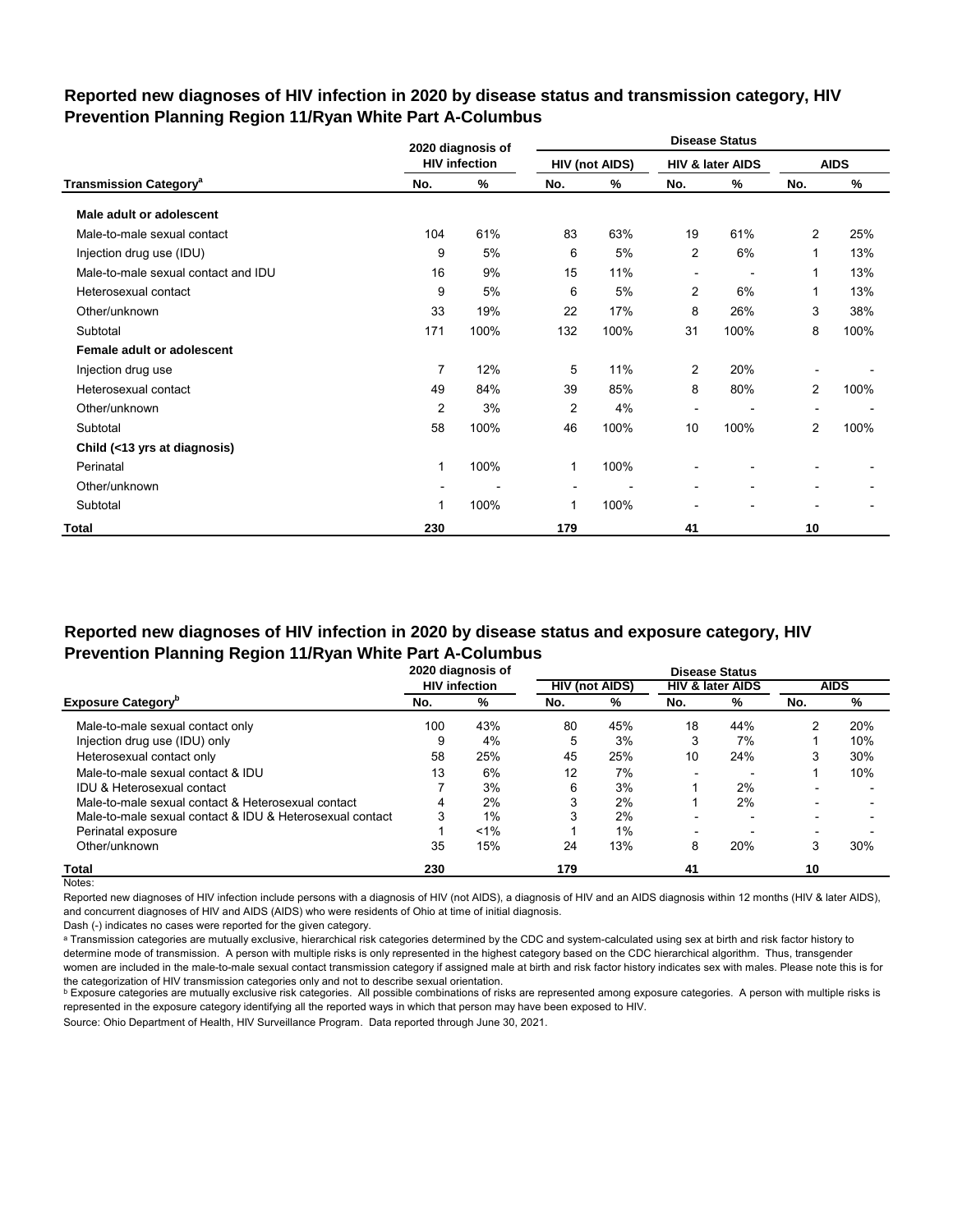Reported new diagnoses of HIV infection include persons with a diagnosis of HIV (not AIDS), a diagnosis of HIV and an AIDS diagnosis within 12 months (HIV & later AIDS), and concurrent diagnoses of HIV and AIDS (AIDS) who of initial diagnosis.

© Transmission categories are mutually exclusive, hierarchical risk categories determined by the CDC and system-calculated using sex at birth and risk factor history to determine mode of transmission. A person with multip highest category based on the CDC hierarchical algorithm. Thus, transgender women are included in the male-to-male sexual contact transmission category if assigned male at birth and risk factor history indicates sex with m categorization of HIV transmission categories only and not to describe sexual orientation.

<sup>d</sup> Exposure categories are mutually exclusive risk categories. All possible combinations of risks are represented among exposure categories. A person with multiple risks is represented in the exposure category identifying person may have been exposed to HIV.

Source: Ohio Department of Health, HIV Surveillance Program. Data reported through June 30, 2021.

|                       | American Indian/Alaska Native |                          |                          | Asian/Pacific Islander |                          |                          | <b>Black/African-American</b> |     |       |                   | <b>Hispanic/Latinx<sup>ª</sup></b> |                          |                          | White |     |                          | <b>Multi-Race</b> |     |
|-----------------------|-------------------------------|--------------------------|--------------------------|------------------------|--------------------------|--------------------------|-------------------------------|-----|-------|-------------------|------------------------------------|--------------------------|--------------------------|-------|-----|--------------------------|-------------------|-----|
| Age at diagnosis (yr) | Rate <sup>b</sup>             | No.                      | %                        | Rate <sup>b</sup>      | No.                      | %                        | Rate <sup>r</sup>             | No. | %     | Rate <sup>b</sup> | No.                                | %                        | <b>Rate</b> <sup>p</sup> | No.   | %   | <b>Rate</b> <sup>p</sup> | No.               | %   |
| ~13                   | $\star$                       |                          |                          |                        |                          |                          |                               |     | 1%    |                   |                                    |                          |                          |       |     |                          |                   |     |
| $13 - 14$             |                               |                          |                          |                        |                          |                          |                               |     |       |                   |                                    |                          |                          |       |     |                          |                   |     |
| $15 - 19$             |                               |                          | $\overline{\phantom{0}}$ |                        | $\overline{\phantom{0}}$ | $\overline{\phantom{a}}$ | 28.4                          |     | 5%    | $\ast$            |                                    | 14%                      | $\ast$                   |       | 1%  | $\star$                  |                   |     |
| 20-24                 |                               |                          |                          |                        |                          | $\overline{\phantom{a}}$ | 115.5                         | 28  | 21%   | $\ast$            |                                    | 14%                      | 6.8                      | b     | 7%  | $\star$                  |                   | 17% |
| 25-29                 |                               | $\overline{\phantom{0}}$ | $\overline{\phantom{0}}$ |                        | $\overline{\phantom{a}}$ | $\overline{\phantom{a}}$ | 76.4                          | 23  | 17%   | $\star$           |                                    | 29%                      | 14.7                     | 16    | 19% | $\star$                  | 3                 | 50% |
| 30-34                 |                               |                          | $\overline{\phantom{0}}$ |                        | $\overline{\phantom{0}}$ | $\overline{\phantom{a}}$ | 102.7                         | 29  | 22%   |                   |                                    | 14%                      | 11.5                     | 13    | 15% |                          |                   | 17% |
| 35-39                 |                               | $\overline{\phantom{0}}$ | $\overline{\phantom{0}}$ |                        | $\overline{\phantom{0}}$ | $\overline{\phantom{0}}$ | 56.7                          | 14  | 11%   | $\star$           |                                    | $\overline{\phantom{a}}$ | 11.7                     | 12    | 14% | $\star$                  |                   | 17% |
| 40-44                 |                               |                          |                          |                        | -                        | $\overline{\phantom{0}}$ | 26.6                          | 6   | 5%    |                   |                                    | 14%                      | 9.5                      | 9     | 11% | $\star$                  |                   |     |
| 45-49                 |                               |                          | 100%                     |                        | $\overline{\phantom{a}}$ | $\overline{\phantom{a}}$ | 37.8                          |     | 6%    |                   |                                    | 14%                      | 7.6                      |       | 8%  |                          |                   |     |
| 50-54                 |                               |                          | $\overline{\phantom{0}}$ |                        |                          | $\overline{\phantom{0}}$ | 46.4                          |     | 7%    |                   |                                    |                          | 5.2                      | 5     | 6%  |                          |                   |     |
| 55-64                 |                               |                          | $\overline{\phantom{0}}$ |                        |                          |                          | 16.8                          |     | 5%    |                   |                                    | $\overline{\phantom{0}}$ | 7.2                      | 14    | 17% | $\star$                  |                   |     |
| $65+$                 |                               |                          | $\overline{\phantom{0}}$ |                        |                          |                          | $\star$                       |     | $1\%$ | $\star$           | $\overline{\phantom{0}}$           | $\overline{\phantom{0}}$ | *                        |       | 1%  | $\star$                  |                   |     |
| Total                 |                               |                          |                          |                        |                          |                          | 38.0                          | 132 |       | 7.2               |                                    |                          | 5.7                      | 84    |     | 10.6                     | o                 |     |

|                                           |                                            |      |                           |                          |                                   | <b>2020 diagnosis of HIV Infection</b> |                                  |                          |                          |      |                   |                          |
|-------------------------------------------|--------------------------------------------|------|---------------------------|--------------------------|-----------------------------------|----------------------------------------|----------------------------------|--------------------------|--------------------------|------|-------------------|--------------------------|
|                                           | American<br>Indian/Alaska<br><b>Native</b> |      | Asian/Pacific<br>Islander |                          | <b>Black/African-</b><br>American |                                        | Hispanic/<br>Latinx <sup>a</sup> |                          | White                    |      | <b>Multi-Race</b> |                          |
| <b>Transmission Category</b> <sup>c</sup> | No.                                        | %    | No.                       | %                        | No.                               | %                                      | No.                              | %                        | No.                      | %    | No.               | %                        |
| Male adult or adolescent                  |                                            |      |                           |                          |                                   |                                        |                                  |                          |                          |      |                   |                          |
| Male-to-male sexual contact               | $\overline{\phantom{0}}$                   |      | $\overline{\phantom{0}}$  | $\overline{\phantom{a}}$ | 56                                | 64%                                    | 6                                | 86%                      | 40                       | 56%  | $\overline{2}$    | 67%                      |
| Injection drug use (IDU)                  | $\overline{\phantom{0}}$                   |      | $\overline{a}$            |                          |                                   | 1%                                     | $\overline{\phantom{0}}$         |                          |                          | 10%  |                   | 33%                      |
| Male-to-male sexual contact and IDU       | $\overline{\phantom{0}}$                   |      | $\overline{\phantom{0}}$  | $\overline{\phantom{0}}$ | 2                                 | 2%                                     |                                  |                          | 14                       | 19%  |                   | $\overline{\phantom{0}}$ |
| Heterosexual contact                      |                                            |      | $\overline{a}$            | $\overline{\phantom{0}}$ |                                   | 8%                                     |                                  |                          |                          | 3%   |                   | ۰.                       |
| Other/unknown                             |                                            | 100% | $\overline{a}$            | $\overline{\phantom{a}}$ | 22                                | 25%                                    |                                  | 14%                      |                          | 13%  |                   | $\overline{\phantom{0}}$ |
| Subtotal                                  |                                            | 100% | $\overline{\phantom{0}}$  | $\overline{\phantom{0}}$ | 88                                | 100%                                   |                                  | 100%                     | 72                       | 100% | 3                 | 100%                     |
| Female adult or adolescent                |                                            |      |                           |                          |                                   |                                        |                                  |                          |                          |      |                   |                          |
| Injection drug use                        | $\overline{\phantom{0}}$                   |      | $\overline{\phantom{0}}$  | $\overline{\phantom{0}}$ | 2                                 | 5%                                     | $\overline{\phantom{0}}$         |                          |                          | 33%  |                   | 33%                      |
| Heterosexual contact                      | $\overline{\phantom{0}}$                   |      | $\sim$                    | $\overline{\phantom{a}}$ | 41                                | 95%                                    | $\overline{\phantom{0}}$         |                          | 6                        | 50%  | 2                 | 67%                      |
| Other/unknown                             | $\overline{\phantom{0}}$                   |      | $\overline{a}$            | $\overline{\phantom{a}}$ |                                   |                                        | $\overline{\phantom{0}}$         |                          |                          | 17%  |                   |                          |
| Subtotal                                  |                                            |      | $\overline{\phantom{0}}$  |                          | 43                                | 100%                                   |                                  |                          | 12                       | 100% | 3                 | 100%                     |
| Child (<13 yrs at diagnosis)              |                                            |      |                           |                          |                                   |                                        |                                  |                          |                          |      |                   |                          |
| Perinatal                                 | $\overline{\phantom{a}}$                   |      | $\overline{a}$            | $\overline{\phantom{0}}$ |                                   | 100%                                   | $\overline{\phantom{0}}$         |                          |                          |      |                   |                          |
| Other/unknown                             | $\overline{\phantom{0}}$                   |      | $\overline{\phantom{0}}$  | $\overline{\phantom{a}}$ |                                   |                                        | $\overline{\phantom{a}}$         | $\overline{\phantom{0}}$ | $\overline{\phantom{a}}$ |      |                   |                          |
| Subtotal                                  | $\overline{\phantom{0}}$                   |      | $\overline{\phantom{0}}$  |                          |                                   | 100%                                   |                                  |                          |                          |      |                   |                          |
| Total                                     |                                            |      |                           |                          | 132                               |                                        |                                  |                          | 84                       |      | 6                 |                          |

#### **Reported new diagnoses of HIV infection in 2020 by race/ethnicity and exposure category, HIV Prevention Planning Region 11/Ryan White Part A-Columbus 2020 diagnosis of HIV infection**

|                                                          |                                            |                          |                                  |                          |                                   |     | 2020 diagnosis of HIV infection  |                          |       |     |                   |      |
|----------------------------------------------------------|--------------------------------------------|--------------------------|----------------------------------|--------------------------|-----------------------------------|-----|----------------------------------|--------------------------|-------|-----|-------------------|------|
|                                                          | American<br>Indian/Alaska<br><b>Native</b> |                          | <b>Asian/Pacific</b><br>Islander |                          | <b>Black/African-</b><br>American |     | Hispanic/<br>Latinx <sup>a</sup> |                          | White |     | <b>Multi-Race</b> |      |
| <b>Exposure Category</b> <sup>a</sup>                    | No.                                        | %                        | No.                              | %                        | No.                               | %   | No.                              | %                        | No.   | %   | No.               | $\%$ |
| Male-to-male sexual contact only                         |                                            |                          |                                  |                          | 54                                | 41% | 6                                | 86%                      | 39    | 46% |                   | 17%  |
| Injection drug use (IDU) only                            |                                            | $\overline{\phantom{a}}$ | $\overline{\phantom{0}}$         | $\overline{\phantom{a}}$ |                                   | 2%  | $\overline{\phantom{0}}$         | $\overline{\phantom{0}}$ |       | 7%  |                   | 17%  |
| Heterosexual contact only                                |                                            | $\overline{\phantom{a}}$ | $\overline{\phantom{a}}$         | . .                      | 48                                | 36% | $\overline{\phantom{0}}$         | $\overline{\phantom{a}}$ | 8     | 10% |                   | 33%  |
| Male-to-male sexual contact & IDU                        |                                            | $\overline{\phantom{a}}$ | $\overline{\phantom{0}}$         | . .                      |                                   |     | $\overline{\phantom{0}}$         | $\overline{\phantom{0}}$ | 13    | 15% |                   |      |
| <b>IDU &amp; Heterosexual contact</b>                    |                                            | $\overline{\phantom{a}}$ | $\overline{\phantom{0}}$         | . .                      |                                   | 1%  | $\overline{\phantom{0}}$         | $\overline{\phantom{0}}$ |       | 6%  |                   | 17%  |
| Male-to-male sexual contact & Heterosexual contact       |                                            |                          |                                  |                          |                                   | 2%  |                                  | $\overline{\phantom{0}}$ |       | 1%  |                   | 17%  |
| Male-to-male sexual contact & IDU & Heterosexual contact | $\overline{\phantom{0}}$                   | $\overline{\phantom{a}}$ |                                  | $\overline{\phantom{a}}$ |                                   | 2%  |                                  | $\overline{\phantom{0}}$ |       | 1%  |                   |      |
| Perinatal exposure                                       | $\overline{\phantom{0}}$                   |                          | $\overline{\phantom{0}}$         | $\overline{\phantom{a}}$ |                                   | 1%  |                                  | $\overline{\phantom{a}}$ |       |     |                   |      |
| Other/unknown                                            |                                            | 100%                     | $\overline{\phantom{0}}$         | $\overline{\phantom{a}}$ | 22                                | 17% |                                  | 14%                      | 11    | 13% |                   |      |
| Total                                                    |                                            |                          |                                  |                          | 132                               |     |                                  |                          | 84    |     |                   |      |
| Notes:                                                   |                                            |                          |                                  |                          |                                   |     |                                  |                          |       |     |                   |      |

Asterisk (\*) indicates rate not calculated because census data unavailable or for case count <5 due to unstable rates. Dash (-) indicates no cases were reported for the given category.

a Hispanics/Latinx may be of any race. Persons with a race of American Indian/Alaska Native, Asian/Pacific Islander, Black/African-American, White, or Multi-race are not-Hispanic. Asian/Pacific Islander includes Native Haw

ᵇ The rate is the number of persons with a reported diagnosis of HIV infection per 100,000 population calculated using 2020 U.S. Census estimates.

#### **Reported new diagnoses of HIV infection in 2020 by race/ethnicity and transmission category, HIV Prevention Planning Region 11/Ryan White Part A-Columbus 2020 diagnosis of HIV infection**

# **Reported new diagnoses of HIV infection in 2020 by race/ethnicity and age at diagnosis, HIV Prevention Planning Region 11/Ryan White Part A-Columbus**

### **2020 diagnosis of HIV infection**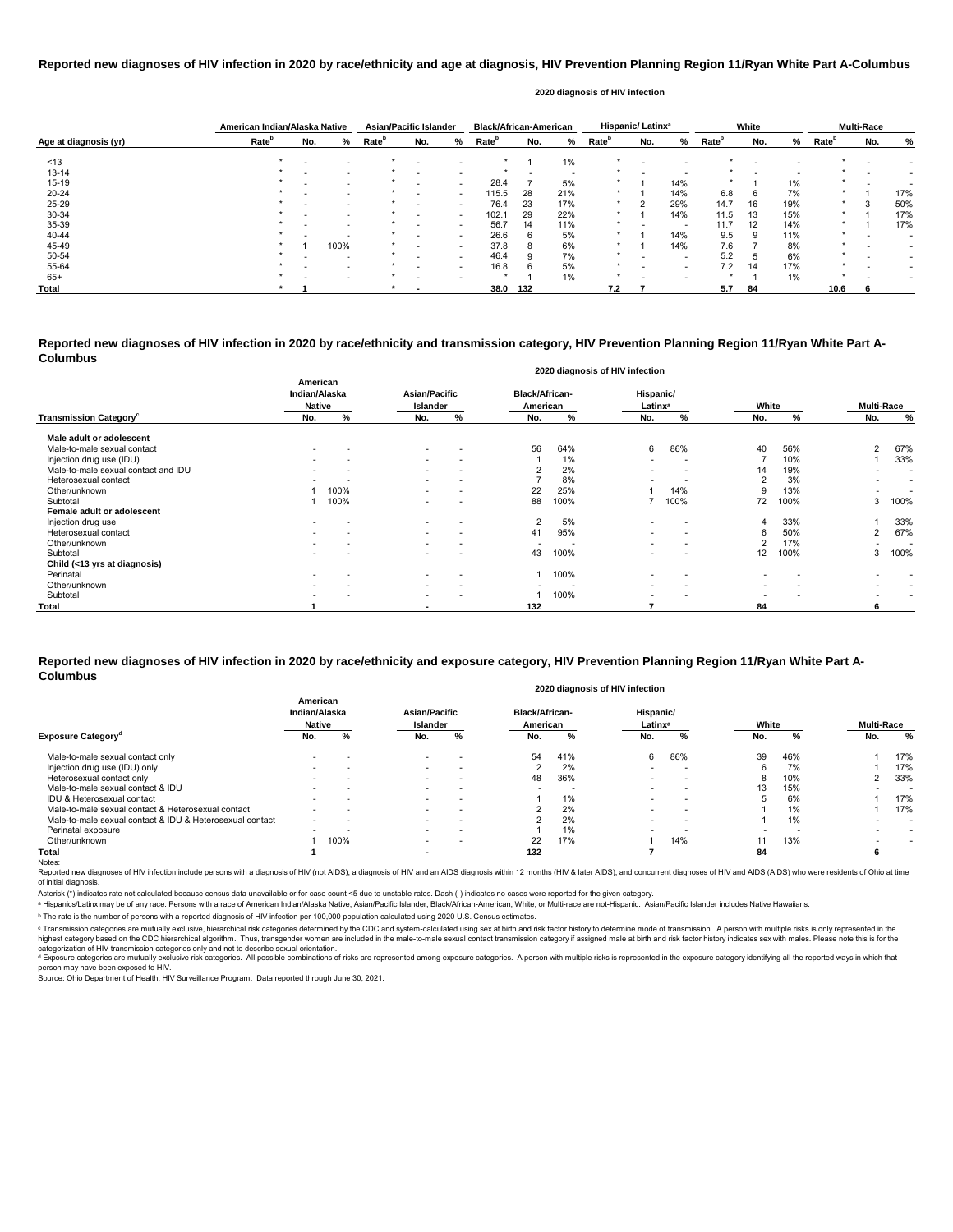**Trends in reported new diagnoses of HIV infection by year of diagnosis (2016-2020) and cumulative diagnoses by selected characteristics, HIV Prevention Planning Region 11/Ryan White Part A-Columbus** 

|                                              |                   |      |     |                   |                |     | <b>Plagnoses of the intection by Team</b> |                |       |                   |      |     |                   |                |         | <b>Cumulative</b> |         |
|----------------------------------------------|-------------------|------|-----|-------------------|----------------|-----|-------------------------------------------|----------------|-------|-------------------|------|-----|-------------------|----------------|---------|-------------------|---------|
|                                              |                   | 2016 |     |                   | 2017           |     |                                           | 2018           |       |                   | 2019 |     |                   | 2020           |         | <b>Diagnoses</b>  |         |
| <b>Characteristic</b>                        | Rate <sup>a</sup> | No.  | %   | Rate <sup>a</sup> | No.            | %   | Rate <sup>a</sup>                         | No.            | %     | Rate <sup>a</sup> | No.  | ℅   | Rate <sup>a</sup> | No.            | %       | No.               | %       |
| Sex at birth                                 |                   |      |     |                   |                |     |                                           |                |       |                   |      |     |                   |                |         |                   |         |
| Males                                        | 18.2              | 177  | 80% | 19.6              | 194            | 80% | 16.8                                      | 169            | 76%   | 18.6              | 188  | 81% | 16.8              | 172            | 75%     | 7,330             | 84%     |
| Females                                      | 4.3               | 43   | 20% | 4.9               | 50             | 20% | 5.2                                       | 54             | 24%   | 4.3               | 45   | 19% | 5.5               | 58             | 25%     | 1,391             | 16%     |
| Age at diagnosis (yr)                        |                   |      |     |                   |                |     |                                           |                |       |                   |      |     |                   |                |         |                   |         |
| < 13                                         | $\star$           | 2    | 1%  | $\star$           |                |     |                                           | 3              | 1%    |                   |      |     | $\star$           | 1              | 1%      | 60                | 1%      |
| $13 - 14$                                    |                   |      | 1%  | ×                 |                |     |                                           |                |       |                   |      |     |                   |                |         | 10                | 1%      |
| 15-19                                        | 10.8              | 14   | 6%  | 9.0               | 12             | 5%  | 9.0                                       | 12             | 5%    | 7.5               | 10   | 4%  | 6.7               | 9              | 4%      | 316               | 4%      |
| 20-24                                        | 29.0              | 38   | 17% | 27.1              | 36             | 15% | 23.2                                      | 31             | 14%   | 33.1              | 44   | 19% | 27.1              | 36             | 16%     | 1,137             | 13%     |
| 25-29                                        | 24.4              | 40   | 18% | 34.3              | 57             | 23% | 32.2                                      | 54             | 24%   | 29.2              | 48   | 21% | 27.1              | 44             | 19%     | 1,551             | 18%     |
| 30-34                                        | 16.9              | 25   | 11% | 23.1              | 35             | 14% | 23.5                                      | 37             | 17%   | 22.2              | 36   | 15% | 26.5              | 44             | 19%     | 1,656             | 19%     |
| 35-39                                        | 19.6              | 27   | 12% | 19.0              | 27             | 11% | 14.5                                      | 21             | 9%    | 12.2              | 18   | 8%  | 18.1              | 27             | 12%     | 1,413             | 16%     |
| 40-44                                        | 16.5              | 21   | 10% | 14.9              | 19             | 8%  | 15.5                                      | 20             | 9%    | 16.0              | 21   | 9%  | 11.9              | 16             | 7%      | 1,040             | 12%     |
| 45-49                                        | 11.3              | 15   | 7%  | 11.9              | 16             | 7%  | 13.5                                      | 18             | 8%    | 9.9               | 13   | 6%  | 13.2              | 17             | 7%      | 697               | 8%      |
| 50-54                                        | 15.4              | 20   | 9%  | 12.5              | 16             | 7%  | 8.7                                       | 11             | 5%    | 14.3              | 18   | 8%  | 11.0              | 14             | 6%      | 426               | 5%      |
| 55-64                                        | 6.7               | 16   | 7%  | 9.1               | 22             | 9%  | 4.9                                       | 12             | 5%    | 7.7               | 19   | 8%  | 8.1               | 20             | 9%      | 338               | 4%      |
| $65+$                                        | $\star$           |      | 1%  | $\star$           | $\overline{4}$ | 2%  | $^{\star}$                                | 4              | 2%    | 2.2               | 6    | 3%  | $\star$           | $\overline{2}$ | 1%      | 77                | 1%      |
| Race/Ethnicity <sup>b</sup>                  |                   |      |     |                   |                |     |                                           |                |       |                   |      |     |                   |                |         |                   |         |
| American Indian/Alaska Native                | $\star$           |      |     | $\star$           | -1             | 1%  | $\star$                                   |                |       | $\star$           |      |     | $\star$           | $\mathbf 1$    | 1%      | 8                 | 1%      |
| Asian/Pacific Islander                       | 8.4               |      | 3%  | ×                 | 3              | 1%  | $\star$                                   | $\overline{2}$ | 1%    | 4.9               | 5    | 2%  |                   |                |         | 57                | 1%      |
| Black/African-American                       | 35.1              | 110  | 50% | 36.3              | 118            | 48% | 36.2                                      | 121            | 54%   | 35.3              | 120  | 52% | 38.0              | 132            | 57%     | 3,178             | 36%     |
| Hispanic/Latinx                              | 15.9              | 13   | 6%  | 16.3              | 14             | 6%  | 16.5                                      | 15             | 7%    | 19.4              | 18   | 8%  | 7.2               | $\overline{7}$ | 3%      | 343               | 4%      |
| White                                        | 5.5               | 80   | 36% | 6.8               | 99             | 41% | 5.4                                       | 79             | 35%   | 5.5               | 81   | 35% | 5.7               | 84             | 37%     | 4,839             | 55%     |
| Multi-Race                                   | 20.4              | 10   | 5%  | 17.7              | 9              | 4%  | 11.4                                      | 6              | 3%    | 16.7              | 9    | 4%  | 10.6              | 6              | 3%      | 273               | 3%      |
| Unknown                                      |                   |      |     |                   |                |     |                                           |                |       |                   |      |     |                   |                |         | 23                | 1%      |
| Race/Ethnicity <sup>b</sup> and Sex at birth |                   |      |     |                   |                |     |                                           |                |       |                   |      |     |                   |                |         |                   |         |
| American Indian/Alaska Native Males          |                   |      |     | $\star$           | -1             | 1%  | $\star$                                   |                |       |                   |      |     |                   |                | $< 1\%$ | 6                 | 1%      |
| American Indian/Alaska Native Females        |                   |      |     |                   |                |     |                                           |                |       |                   |      |     |                   |                |         | 2                 | 1%      |
| Asian/Pacific Islander Males                 | 14.6              | 6    | 3%  | $\star$           | -1             | 1%  |                                           |                | 1%    | 9.9               | 5    | 2%  |                   |                |         | 42                | $< 1\%$ |
| Asian/Pacific Islander Females               |                   |      | 1%  | $\star$           | $\overline{2}$ | 1%  |                                           |                | $1\%$ | $\star$           |      |     |                   |                |         | 15                | 1%      |
| <b>Black/African-American Males</b>          | 56.2              | 85   | 39% | 55.3              | 87             | 36% | 56.2                                      | 91             | 41%   | 58.8              | 97   | 42% | 52.9              | 89             | 39%     | 2,327             | 27%     |

Black/African-American Females 15.4 25 11% 18.5 31 13% 17.5 30 13% 13.1 23 10% 24.1 43 19% 851 10% Hispanic/Latino Males 28.4 12 5% 29.2 13 5% 27.5 13 6% 33.3 16 7% 14.0 7 3% 293 3%

 $5\%$ <br><1%

White Males 9.3 66 30% 11.8 85 35% 8.5 61 27% 8.9 64 27% 10.0 72 31% 4,418 51% White Females 1.9 14 6% 1.9 14 6% 2.4 18 8% 2.3 17 7% 1.6 12 5% 421 5% Multi-Race Males 33.3 8 4% 28.0 7 3% \* 3 1% 22.6 6 3% \* 3 1% 225 3% Multi-Race Females \* 2 1% \* 2 1% \* 3 1% \* 3 1% \* 3 1% 48 1% Unknown \* - - \* - - \* - - \* - - \* - - 23

<1% \* 2 1% \* 2 1% \* - - 50 1%

1% <1%

**Diagnoses of HIV Infection by Year**

Reported new diagnoses of HIV infection include persons with a diagnosis of HIV (not AIDS), a diagnosis of HIV and an AIDS diagnosis within 12 months (HIV & later AIDS), and concurrent diagnoses of HIV and AIDS (AIDS) who were residents of Ohio at time of initial diagnosis. Diagnoses of HIV infection by year (2016-2020) represent all reported cases diagnosed in each year; cumulative diagnoses represent all reported HIV and/or AIDS cases diagnosed since the beginning of the epidemic through 2020.

**Total 11.1 220 12.1 244 10.9 223 11.3 233 11.1 230 8,721**

Asterisk (\*) indicates rate not calculated for case count <5 due to unstable rates. Dash (-) indicates no cases were reported for the given category.

a The rate is the number of persons with a reported diagnosis of HIV infection per 100,000 population calculated using U.S. Census estimates for that year.

5%

 $~1\%$  \* 1

**b Hispanics/Latinx may be of any race. Persons with a race of American Indian/Alaska Native, Asian/Pacific Islander, Black/African-American, White, or Multi-race are not-Hispanic. Asian/Pacific Islander** includes Native Hawaiians.

Source: Ohio Department of Health, HIV Surveillance Program. Data reported through June 30, 2021.

Hispanic/Latina Females **\*** 1

Notes: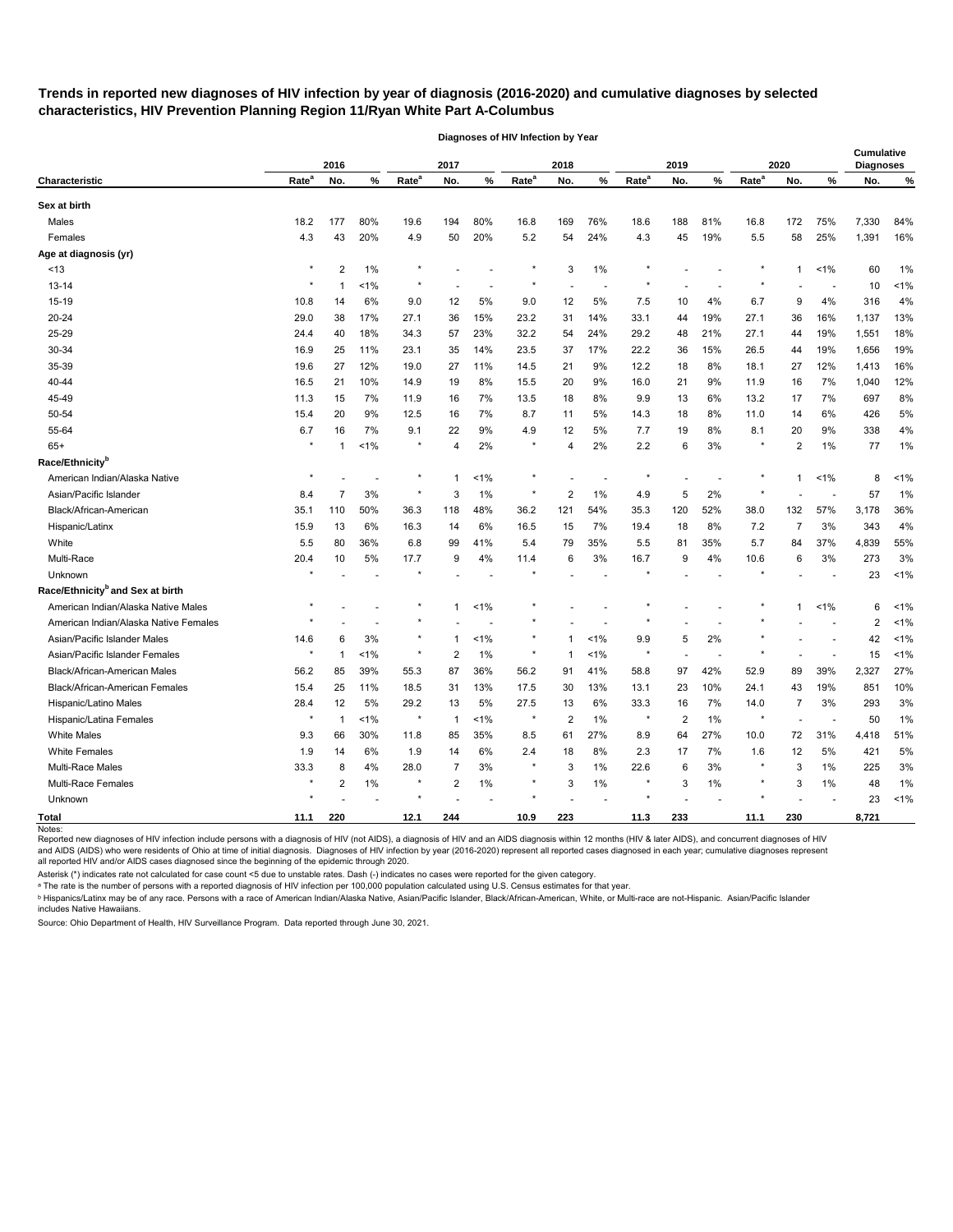**Trends in reported new diagnoses of HIV infection by year of diagnosis (2016-2020) and cumulative diagnoses by transmission category, HIV Prevention Planning Region 11/Ryan White Part A-Columbus**

|                                          |                | 2016 | 2017 |      | 2018                     |      | 2019           |      | 2020           |                          | <b>Cumulative</b><br><b>Diagnoses</b> |      |
|------------------------------------------|----------------|------|------|------|--------------------------|------|----------------|------|----------------|--------------------------|---------------------------------------|------|
| <b>Transmission Category<sup>®</sup></b> | No.            | %    | No.  | %    | No.                      | %    | No.            | %    | No.            | %                        | No.                                   | %    |
| Male adult or adolescent                 |                |      |      |      |                          |      |                |      |                |                          |                                       |      |
| Male-to-male sexual contact              | 117            | 66%  | 120  | 62%  | 110                      | 65%  | 112            | 60%  | 104            | 61%                      | 5,191                                 | 71%  |
| Injection drug use (IDU)                 | 7              | 4%   | 9    | 5%   | 6                        | 4%   | 3              | 2%   | 9              | 5%                       | 273                                   | 4%   |
| Male-to-male sexual contact and IDU      | 8              | 5%   | 9    | 5%   | 10                       | 6%   | 12             | 6%   | 16             | 9%                       | 309                                   | 4%   |
| Heterosexual contact                     | 6              | 3%   | 5    | 3%   | 6                        | 4%   | 12             | 6%   | 9              | 5%                       | 313                                   | 4%   |
| Other/unknown                            | 38             | 22%  | 51   | 26%  | 36                       | 21%  | 49             | 26%  | 33             | 19%                      | 1,215                                 | 17%  |
| Subtotal                                 | 176            | 100% | 194  | 100% | 168                      | 100% | 188            | 100% | 171            | 100%                     | 7,301                                 | 100% |
| Female adult or adolescent               |                |      |      |      |                          |      |                |      |                |                          |                                       |      |
| Injection drug use                       | 6              | 14%  | 9    | 18%  | 12                       | 23%  | 9              | 20%  | 7              | 12%                      | 175                                   | 13%  |
| Heterosexual contact                     | 34             | 81%  | 40   | 80%  | 37                       | 71%  | 34             | 76%  | 49             | 84%                      | 1,040                                 | 77%  |
| Other/unknown                            | 2              | 5%   |      | 2%   | 3                        | 6%   | $\overline{2}$ | 4%   | $\overline{2}$ | 3%                       | 142                                   | 10%  |
| Subtotal                                 | 42             | 100% | 50   | 100% | 52                       | 100% | 45             | 100% | 58             | 100%                     | 1,357                                 | 100% |
| Child (<13 yrs at diagnosis)             |                |      |      |      |                          |      |                |      |                |                          |                                       |      |
| Perinatal                                | $\overline{2}$ | 100% |      |      | 3                        | 100% |                |      |                | 1 100%                   | 52                                    | 83%  |
| Other/unknown                            |                |      |      |      | $\overline{\phantom{a}}$ |      |                |      | ۰              | $\overline{\phantom{a}}$ | 11                                    | 17%  |
| Subtotal                                 | 2              | 100% |      |      | 3                        | 100% |                |      |                | 1 100%                   | 63                                    | 100% |
| Total                                    | 220            |      | 244  |      | 223                      |      | 233            |      | 230            |                          | 8,721                                 |      |

**Diagnoses of HIV Infection by Year**

**Trends in reported diagnoses of HIV infection by year of diagnosis (2016-2020) and cumulative diagnoses by exposure category, HIV Prevention Planning Region 11/Ryan White Part A-Columbus**

#### **Diagnoses of HIV Infection by Year**

|                                                          | 2016 |       | 2017 |     | 2018                     |                          | 2019                     |       | 2020 |         | <b>Cumulative</b><br><b>Diagnoses</b> |     |
|----------------------------------------------------------|------|-------|------|-----|--------------------------|--------------------------|--------------------------|-------|------|---------|---------------------------------------|-----|
| <b>Exposure Category</b>                                 | No.  | %     | No.  | %   | No.                      | %                        | No.                      | %     | No.  | %       | No.                                   | %   |
| Male-to-male sexual contact only                         | 117  | 53%   | 118  | 48% | 107                      | 48%                      | 108                      | 46%   | 100  | 43%     | 4,995                                 | 57% |
| Injection drug use (IDU) only                            |      | 3%    | 10   | 4%  |                          | 3%                       |                          | 2%    | 9    | 4%      | 271                                   | 3%  |
| Heterosexual contact only                                | 40   | 18%   | 45   | 18% | 43                       | 19%                      | 46                       | 20%   | 58   | 25%     | 1.353                                 | 16% |
| Male-to-male sexual contact & IDU                        |      | 3%    |      | 3%  | 10                       | 4%                       | 11                       | 5%    | 13   | 6%      | 265                                   | 3%  |
| IDU & Heterosexual contact                               |      | 3%    | 8    | 3%  | 11                       | 5%                       | 8                        | 3%    |      | 3%      | 177                                   | 2%  |
| Male-to-male sexual contact & Heterosexual contact       |      |       |      | 1%  | ⌒<br>۰.                  | $1\%$                    |                          | 2%    | 4    | 2%      | 196                                   | 2%  |
| Male-to-male sexual contact & IDU & Heterosexual contact |      | $1\%$ |      | 1%  | $\overline{\phantom{0}}$ | $\overline{\phantom{0}}$ |                          | $1\%$ |      | 1%      | 44                                    | 1%  |
| Perinatal exposure                                       |      | 1%    |      |     | 3                        | 1%                       | $\overline{\phantom{0}}$ |       |      | $< 1\%$ | 55                                    | 1%  |
| Other/unknown                                            | 39   | 18%   | 52   | 21% | 39                       | 17%                      | 51                       | 22%   | 35   | 15%     | i, 365                                | 16% |
| <b>Total</b><br>$\sim$ $\sim$                            | 220  |       | 244  |     | 223                      |                          | 233                      |       | 230  |         | 8,721                                 |     |

Notes:<br>Reported new diagnoses of HIV infection include persons with a diagnosis of HIV (not AIDS), a diagnosis addignosis of HIDS diagnosis within 12 months (HIV & later AIDS), and concurrent diagnoses of HIV and AIDS (AIDS) who were residents of Ohio at time of initial diagnosis. Diagnoses of HIV infection by year (2016-2020) represent all reported cases diagnosed in each year; cumulative diagnoses represent

all reported HIV and/or AIDS cases diagnosed since the beginning of the epidemic through 2020.<br>Dash (-) indicates no cases were reported for the given category.

a Transmission categories are mutually exclusive, hierarchical risk categories determined by the CDC and system-calculated using sex at birth and risk factor history to determine mode of transmission. A person with multipl is only represented in the highest category based on the CDC hierarchical algorithm. Thus, transgender women are included in the male-to-male sexual contact transmission category if assigned male at birth and risk factor history indicates sex with males. Please note this is for the categorization of HIV transmission categories only and not to describe sexual orientation.

<sup>b</sup> Exposure categories are mutually exclusive risk categories. All possible combinations of risks are represented among exposure categories. A person with multiple risks is represented in the exposure

category identifying all the reported ways in which that person may have been exposed to HIV.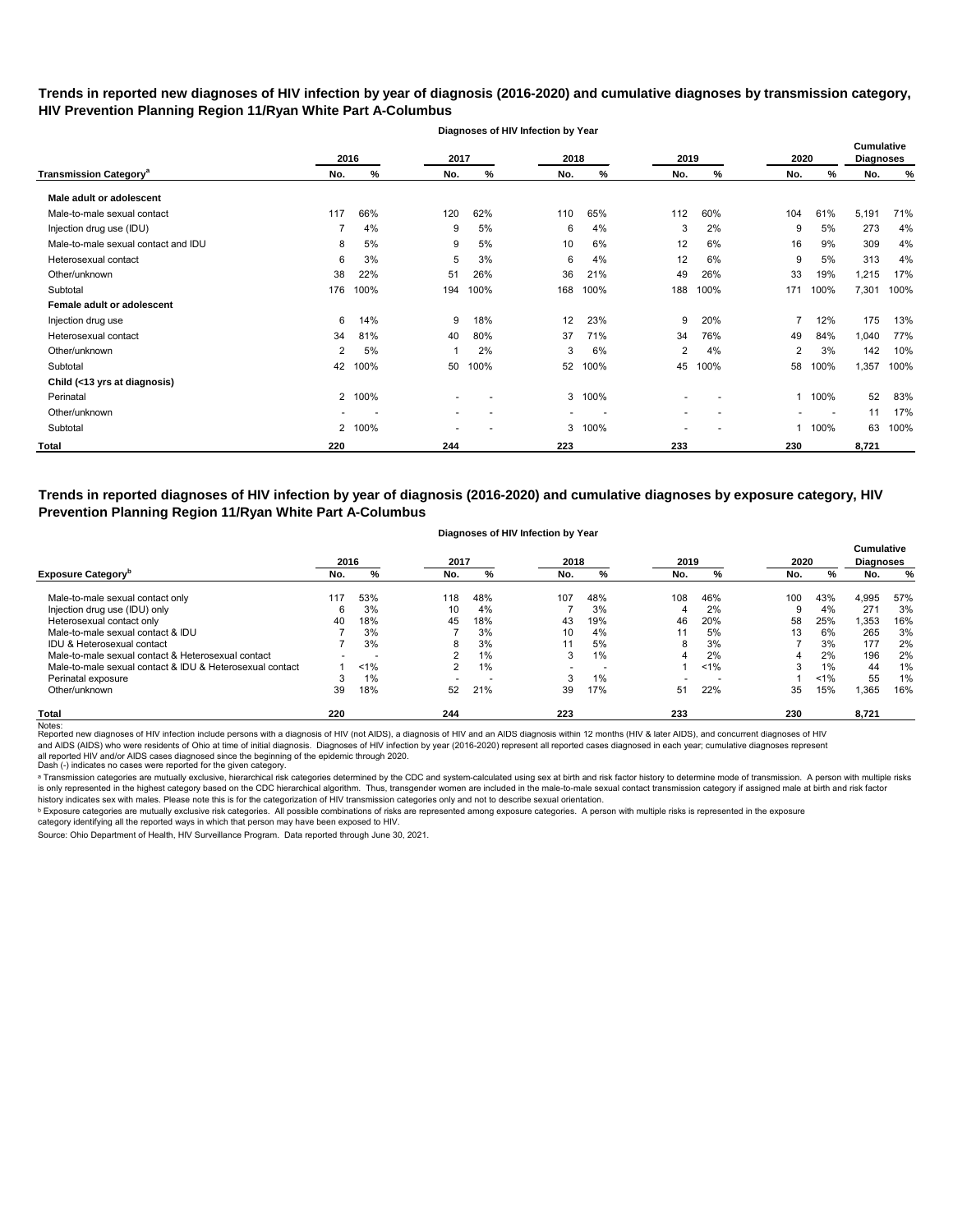# **Reported diagnoses of AIDS in 2020 by time to AIDS diagnosis and selected characteristics, HIV Prevention Planning Region 11/Ryan White Part A-Columbus**

|                                              | <b>AIDS Diagnoses</b> |       |                          |                |                                  |       |  |  |  |  |
|----------------------------------------------|-----------------------|-------|--------------------------|----------------|----------------------------------|-------|--|--|--|--|
|                                              |                       |       | ≥12 Months after HIV     |                | <12 Months after                 |       |  |  |  |  |
|                                              | 2020 AIDS diagnosis   |       | <b>Diagnosis</b>         |                | <b>HIV Diagnosis<sup>a</sup></b> |       |  |  |  |  |
| Characteristic                               | No.                   | $\%$  | No.                      | $\%$           | No.                              | %     |  |  |  |  |
| Sex at birth                                 |                       |       |                          |                |                                  |       |  |  |  |  |
| Males                                        | 72                    | 81%   | 31                       | 82%            | 41                               | 80%   |  |  |  |  |
| Females                                      | 17                    | 19%   | $\overline{7}$           | 18%            | 10                               | 20%   |  |  |  |  |
| Age at AIDS diagnosis (yr)                   |                       |       |                          |                |                                  |       |  |  |  |  |
| ~13                                          | ٠                     |       | $\blacksquare$           |                |                                  |       |  |  |  |  |
| $13 - 14$                                    | $\mathbf{1}$          | 1%    | 1                        | 3%             |                                  |       |  |  |  |  |
| 15-19                                        | $\blacksquare$        |       | $\overline{\phantom{a}}$ |                |                                  |       |  |  |  |  |
| 20-24                                        | 6                     | 7%    | 2                        | 5%             | 4                                | 8%    |  |  |  |  |
| 25-29                                        | 11                    | 12%   | 4                        | 11%            | 7                                | 14%   |  |  |  |  |
| 30-34                                        | 11                    | 12%   | 3                        | 8%             | 8                                | 16%   |  |  |  |  |
| 35-39                                        | 11                    | 12%   | $\overline{4}$           | 11%            | $\overline{7}$                   | 14%   |  |  |  |  |
| 40-44                                        | 6                     | 7%    | 2                        | 5%             | 4                                | $8\%$ |  |  |  |  |
| 45-49                                        | 9                     | 10%   | 4                        | 11%            | 5                                | 10%   |  |  |  |  |
| 50-54                                        | 8                     | 9%    | $\mathbf{1}$             | 3%             | 7                                | 14%   |  |  |  |  |
| 55-64                                        | 19                    | 21%   | 10                       | 26%            | 9                                | 18%   |  |  |  |  |
| $65+$                                        | $\overline{7}$        | $8\%$ | $\overline{7}$           | 18%            |                                  |       |  |  |  |  |
| Race/Ethnicity <sup>b</sup>                  |                       |       |                          |                |                                  |       |  |  |  |  |
| American Indian/Alaska Native                | ٠                     |       | $\overline{\phantom{a}}$ |                |                                  |       |  |  |  |  |
| Asian/Pacific Islander                       | $\mathbf{1}$          | 1%    | 1                        | 3%             |                                  |       |  |  |  |  |
| Black/African-American                       | 44                    | 49%   | 19                       | 50%            | 25                               | 49%   |  |  |  |  |
| Hispanic/Latinx                              | $\overline{c}$        | 2%    | $\overline{\phantom{a}}$ | $\overline{a}$ | $\overline{2}$                   | 4%    |  |  |  |  |
| White                                        | 37                    | 42%   | 16                       | 42%            | 21                               | 41%   |  |  |  |  |
| Multi-Race                                   | 5                     | 6%    | 2                        | 5%             | 3                                | 6%    |  |  |  |  |
| Race/Ethnicity <sup>b</sup> and Sex at birth |                       |       |                          |                |                                  |       |  |  |  |  |
| American Indian/Alaska Native Males          |                       |       |                          |                |                                  |       |  |  |  |  |
| American Indian/Alaska Native Females        |                       |       |                          |                |                                  |       |  |  |  |  |
| Asian/Pacific Islander Males                 | 1                     | 1%    | $\mathbf{1}$             | 3%             |                                  |       |  |  |  |  |
| Asian/Pacific Islander Females               |                       |       |                          |                |                                  |       |  |  |  |  |
| <b>Black/African-American Males</b>          | 30                    | 34%   | 13                       | 34%            | 17                               | 33%   |  |  |  |  |
| Black/African-American Females               | 14                    | 16%   | 6                        | 16%            | 8                                | 16%   |  |  |  |  |
| Hispanic/Latino Males                        | 2                     | $2\%$ |                          |                | $\overline{\mathbf{c}}$          | 4%    |  |  |  |  |
| Hispanic/Latina Females                      | ÷,                    |       |                          |                |                                  |       |  |  |  |  |
| <b>White Males</b>                           | 36                    | 40%   | 16                       | 42%            | $20\,$                           | 39%   |  |  |  |  |
| <b>White Females</b>                         | $\mathbf{1}$          | 1%    |                          |                | $\mathbf{1}$                     | 2%    |  |  |  |  |
| Multi-Race Males                             | 3                     | $3%$  | 1                        | 3%             | $\overline{\mathbf{c}}$          | 4%    |  |  |  |  |
| Multi-Race Females                           | 2                     | $2\%$ | 1                        | $3\%$          | 1                                | $2\%$ |  |  |  |  |
| Total                                        | 89                    |       | 38                       |                | 51                               |       |  |  |  |  |

Notes:

Data reflects all persons with an AIDS diagnosis in 2020 regardless of year of HIV infection diagnosis, and who were living in Ohio at the time of initial diagnosis.

a Includes persons whose diagnoses of HIV infection and AIDS were made at the same time.

**b Hispanics/Latinx may be of any race. Persons with a race of American Indian/Alaska Native, Asian/Pacific Islander, Black/African-American, White, or Multi-race are not-**Hispanic. Asian/Pacific Islander includes Native Hawaiians.

Dash (-) indicates no cases were reported for the given category.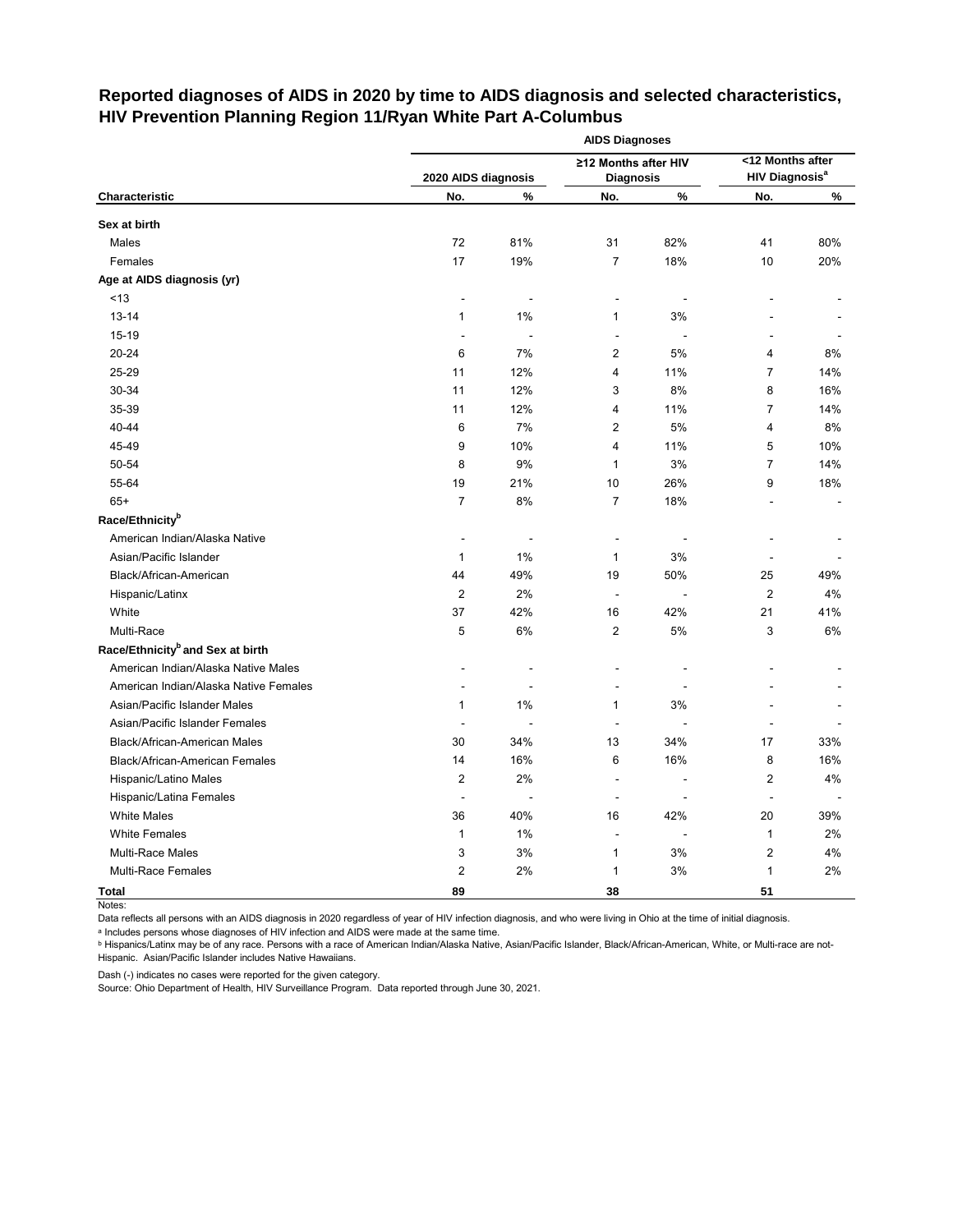|                                           |                     |      | <b>AIDS Diagnoses</b>                    |               |                                                      |      |
|-------------------------------------------|---------------------|------|------------------------------------------|---------------|------------------------------------------------------|------|
|                                           | 2020 AIDS diagnosis |      | ≥12 Months after HIV<br><b>Diagnosis</b> |               | <12 Months after<br><b>HIV Diagnosis<sup>a</sup></b> |      |
| <b>Transmission Category</b> <sup>b</sup> | No.                 | %    | No.                                      | $\frac{0}{0}$ | No.                                                  | %    |
| Male adult or adolescent                  |                     |      |                                          |               |                                                      |      |
| Male-to-male sexual contact               | 41                  | 58%  | 19                                       | 63%           | 22                                                   | 54%  |
| Injection drug use (IDU)                  | 2                   | 3%   | $\blacksquare$                           |               | 2                                                    | 5%   |
| Male-to-male sexual contact and IDU       | $\mathbf{1}$        | 1%   | $\overline{\phantom{a}}$                 |               | 1                                                    | 2%   |
| Heterosexual contact                      | 7                   | 10%  | 3                                        | 10%           | 4                                                    | 10%  |
| Other/unknown                             | 20                  | 28%  | 8                                        | 27%           | 12                                                   | 29%  |
| Subtotal                                  | 71                  | 100% | 30                                       | 100%          | 41                                                   | 100% |
| Female adult or adolescent                |                     |      |                                          |               |                                                      |      |
| Injection drug use                        | 3                   | 18%  | 2                                        | 29%           | 1                                                    | 10%  |
| Heterosexual contact                      | 12                  | 71%  | 3                                        | 43%           | 9                                                    | 90%  |
| Other/unknown                             | $\overline{2}$      | 12%  | 2                                        | 29%           | ٠                                                    |      |
| Subtotal                                  | 17                  | 100% | 7                                        | 100%          | 10                                                   | 100% |
| Child (<13 yrs at diagnosis)              |                     |      |                                          |               |                                                      |      |
| Perinatal                                 | 1                   | 6%   | $\mathbf{1}$                             | 14%           |                                                      |      |
| Other/unknown                             |                     |      |                                          |               |                                                      |      |
| Subtotal                                  |                     | 6%   | 1                                        | 14%           |                                                      |      |
| <b>Total</b>                              | 89                  |      | 38                                       |               | 51                                                   |      |

# **Reported diagnoses of AIDS in 2020 by time to AIDS diagnosis and transmission category, HIV Prevention Planning Region 11/Ryan White Part A-Columbus**

# **Reported diagnoses of AIDS in 2020 by time to AIDS diagnosis and exposure category, HIV Prevention Planning Region 11/Ryan White Part A-Columbus**

|                                                          |                     |     | <b>AIDS Diagnoses</b>                   |     |                                                      |     |  |
|----------------------------------------------------------|---------------------|-----|-----------------------------------------|-----|------------------------------------------------------|-----|--|
|                                                          | 2020 AIDS diagnosis |     | ≥12Months after HIV<br><b>Diagnosis</b> |     | <12 Months after<br><b>HIV Diagnosis<sup>a</sup></b> |     |  |
| <b>Exposure Category</b> <sup>c</sup>                    | No.                 | %   | No.                                     | %   | No.                                                  | %   |  |
| Male-to-male sexual contact only                         | 40                  | 45% | 19                                      | 50% | 21                                                   | 41% |  |
| Injection drug use (IDU) only                            |                     | 3%  |                                         | 3%  | າ                                                    | 4%  |  |
| Heterosexual contact only                                | 19                  | 21% | 6                                       | 16% | 13                                                   | 25% |  |
| Male-to-male sexual contact & IDU                        |                     | 1%  |                                         |     |                                                      | 2%  |  |
| IDU & Heterosexual contact                               |                     | 2%  |                                         | 3%  |                                                      | 2%  |  |
| Male-to-male sexual contact & Heterosexual contact       |                     | 1%  |                                         |     |                                                      | 2%  |  |
| Male-to-male sexual contact & IDU & Heterosexual contact |                     |     |                                         |     |                                                      |     |  |
| Perinatal exposure                                       |                     | 1%  |                                         | 3%  |                                                      |     |  |
| Other/unknown                                            | 22                  | 25% | 10                                      | 26% | 12                                                   | 24% |  |
| <b>Total</b>                                             | 89                  |     | 38                                      |     | 51                                                   |     |  |

Notes:

Data reflects all persons with an AIDS diagnosis in 2020 regardless of year of HIV infection diagnosis, and who were living in Ohio at the time of initial diagnosis.

Dash (-) indicates no cases were reported for the given category.

a Includes persons whose diagnoses of HIV infection and AIDS were made at the same time.

**b** Transmission categories are mutually exclusive, hierarchical risk categories determined by the CDC and system-calculated using sex at birth and risk factor history to determine mode of transmission. A person with multiple risks is only represented in the highest category based on the CDC hierarchical algorithm. Thus, transgender women are included in the male-to-male sexual contact transmission category if assigned male at birth and risk factor history indicates sex with males. Please note this is for the categorization of HIV transmission categories only and not to describe sexual orientation.

ᶜ Exposure categories are mutually exclusive risk categories. All possible combinations of risks are represented among exposure categories. A person with multiple risks is represented in the exposure category identifying all the reported ways in which that person may have been exposed to HIV.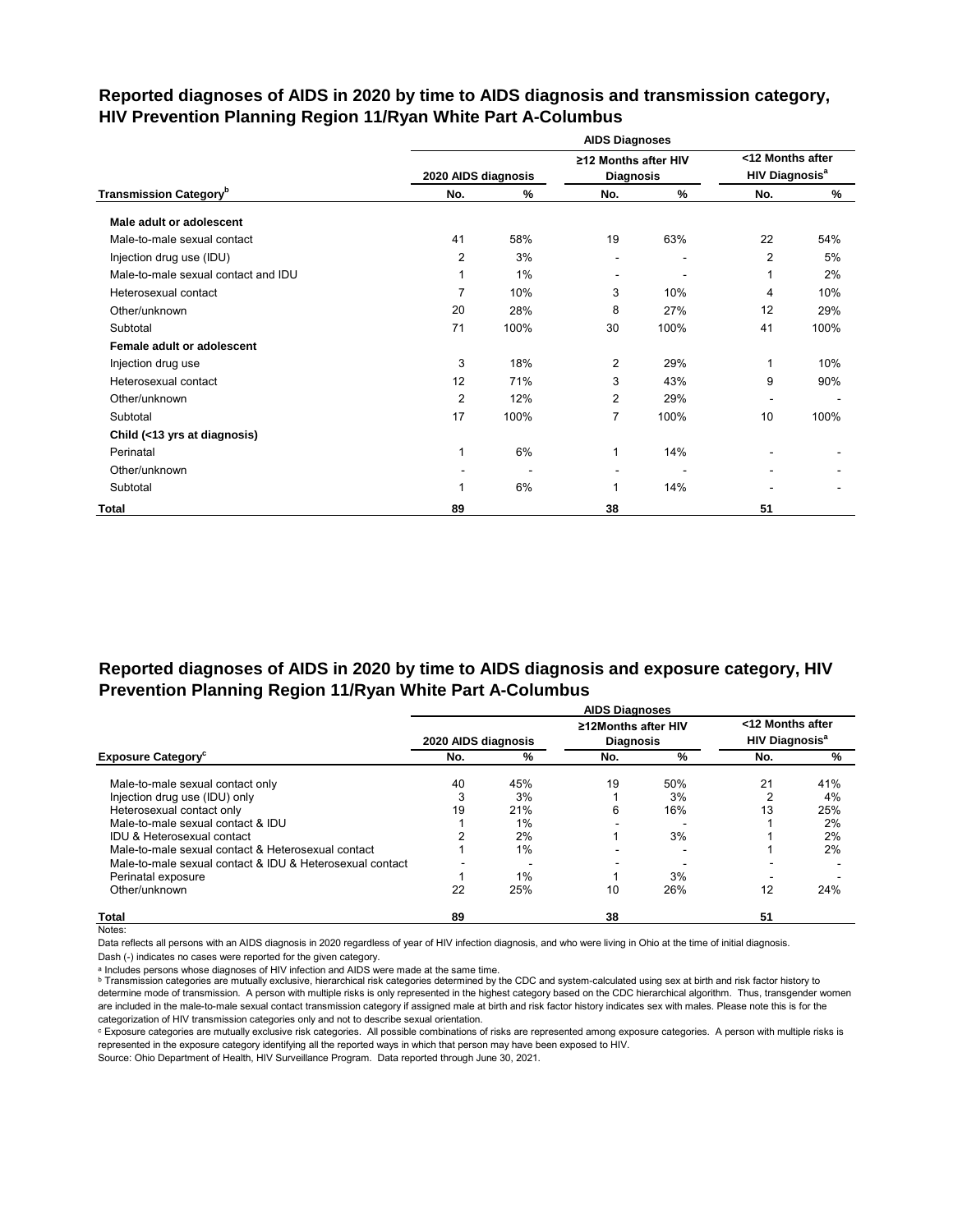# **Trends in reported diagnoses of AIDS by year of diagnosis (2016-2020) and cumulative AIDS diagnoses by selected characteristics, HIV Prevention Planning Region 11/Ryan White Part A-Columbus**

|                                              |      |                          |                |      |                          | <b>Year of AIDS Diagnosis</b> |                          |                          |                          |                          |                                  |         |
|----------------------------------------------|------|--------------------------|----------------|------|--------------------------|-------------------------------|--------------------------|--------------------------|--------------------------|--------------------------|----------------------------------|---------|
|                                              | 2016 |                          | 2017           |      | 2018                     |                               | 2019                     |                          | 2020                     |                          | <b>Cumulative</b><br><b>AIDS</b> |         |
| <b>Characteristic</b>                        | No.  | $\%$                     | No.            | $\%$ | No.                      | $\%$                          | No.                      | $\%$                     | No.                      | $\%$                     | No.                              | $\%$    |
| Sex at birth                                 |      |                          |                |      |                          |                               |                          |                          |                          |                          |                                  |         |
| Males                                        | 91   | 82%                      | 82             | 77%  | 73                       | 75%                           | 77                       | 73%                      | 72                       | 81%                      | 4,109                            | 86%     |
| Females                                      | 20   | 18%                      | 24             | 23%  | 24                       | 25%                           | 29                       | 27%                      | 17                       | 19%                      | 686                              | 14%     |
| Age at AIDS diagnosis (yr)                   |      |                          |                |      |                          |                               |                          |                          |                          |                          |                                  |         |
| < 13                                         |      |                          |                |      | 1                        | 1%                            |                          |                          |                          |                          | 24                               | 1%      |
| $13 - 14$                                    |      |                          |                |      | $\overline{a}$           | $\overline{\phantom{a}}$      | $\overline{a}$           | $\overline{a}$           | 1                        | 1%                       | 5                                | 1%      |
| 15-19                                        | 1    | 1%                       | 1              | 1%   | 3                        | 3%                            | 1                        | 1%                       | $\overline{\phantom{a}}$ |                          | 44                               | 1%      |
| $20 - 24$                                    | 9    | 8%                       | 12             | 11%  | 8                        | 8%                            | 9                        | 8%                       | 6                        | 7%                       | 286                              | 6%      |
| 25-29                                        | 16   | 14%                      | 7              | 7%   | 8                        | 8%                            | 18                       | 17%                      | 11                       | 12%                      | 626                              | 13%     |
| 30-34                                        | 12   | 11%                      | 12             | 11%  | 19                       | 20%                           | 23                       | 22%                      | 11                       | 12%                      | 979                              | 20%     |
| 35-39                                        | 19   | 17%                      | 15             | 14%  | 14                       | 14%                           | 11                       | 10%                      | 11                       | 12%                      | 878                              | 18%     |
| 40-44                                        | 14   | 13%                      | 19             | 18%  | 12                       | 12%                           | 12                       | 11%                      | 6                        | 7%                       | 775                              | 16%     |
| 45-49                                        | 9    | 8%                       | 10             | 9%   | 10                       | 10%                           | 5                        | 5%                       | 9                        | 10%                      | 518                              | 11%     |
| 50-54                                        | 18   | 16%                      | 12             | 11%  | 10                       | 10%                           | 12                       | 11%                      | 8                        | 9%                       | 342                              | 7%      |
| 55-64                                        | 10   | 9%                       | 16             | 15%  | 11                       | 11%                           | 12                       | 11%                      | 19                       | 21%                      | 270                              | 6%      |
| $65+$                                        | 3    | 3%                       | 2              | 2%   | $\mathbf{1}$             | 1%                            | 3                        | 3%                       | 7                        | 8%                       | 48                               | 1%      |
| Race/Ethnicity <sup>a</sup>                  |      |                          |                |      |                          |                               |                          |                          |                          |                          |                                  |         |
| American Indian/Alaska Native                |      |                          |                |      |                          |                               | $\overline{\phantom{a}}$ |                          |                          |                          | 2                                | 1%      |
| Asian/Pacific Islander                       | 1    | 1%                       |                |      |                          |                               | $\overline{2}$           | 2%                       | $\mathbf{1}$             | 1%                       | 20                               | $< 1\%$ |
| Black/African-American                       | 50   | 45%                      | 55             | 52%  | 49                       | 51%                           | 50                       | 47%                      | 44                       | 49%                      | 1,585                            | 33%     |
| Hispanic/Latinx                              | 9    | 8%                       | 7              | 7%   | 6                        | 6%                            | $\overline{7}$           | 7%                       | 2                        | 2%                       | 174                              | 4%      |
| White                                        | 49   | 44%                      | 39             | 37%  | 40                       | 41%                           | 45                       | 42%                      | 37                       | 42%                      | 2,868                            | 60%     |
| Multi-Race                                   | 2    | 2%                       | 5              | 5%   | $\overline{c}$           | 2%                            | 2                        | 2%                       | 5                        | 6%                       | 146                              | 3%      |
| Race/Ethnicity <sup>a</sup> and Sex at birth |      |                          |                |      |                          |                               |                          |                          |                          |                          |                                  |         |
| American Indian/Alaska Native Males          |      |                          |                |      |                          |                               |                          |                          |                          |                          |                                  |         |
| American Indian/Alaska Native Females        |      |                          |                |      |                          |                               |                          |                          |                          | ۰                        | 2                                | 1%      |
| Asian/Pacific Islander Males                 | 1    | 1%                       |                |      |                          | $\overline{\phantom{a}}$      | $\overline{2}$           | 2%                       | $\mathbf{1}$             | 1%                       | 18                               | 1%      |
| Asian/Pacific Islander Females               |      |                          | $\overline{a}$ |      |                          |                               | $\overline{a}$           | $\overline{\phantom{a}}$ | $\overline{\phantom{a}}$ | ÷                        | 2                                | $< 1\%$ |
| <b>Black/African-American Males</b>          | 37   | 33%                      | 40             | 38%  | 38                       | 39%                           | 35                       | 33%                      | 30                       | 34%                      | 1,172                            | 24%     |
| Black/African-American Females               | 13   | 12%                      | 15             | 14%  | 11                       | 11%                           | 15                       | 14%                      | 14                       | 16%                      | 413                              | 9%      |
| Hispanic/Latino Males                        | 8    | 7%                       | 5              | 5%   | 6                        | 6%                            | 6                        | 6%                       | 2                        | 2%                       | 149                              | 3%      |
| Hispanic/Latina Females                      | 1    | 1%                       | 2              | 2%   | $\overline{\phantom{a}}$ |                               | $\mathbf 1$              | 1%                       | $\overline{\phantom{a}}$ | $\overline{\phantom{a}}$ | 25                               | 1%      |
| <b>White Males</b>                           | 43   | 39%                      | 33             | 31%  | 28                       | 29%                           | 34                       | 32%                      | 36                       | 40%                      | 2,648                            | 55%     |
| <b>White Females</b>                         | 6    | 5%                       | 6              | 6%   | 12                       | 12%                           | 11                       | 10%                      | 1                        | 1%                       | 220                              | $5\%$   |
| Multi-Race Males                             | 2    | 2%                       | 4              | 4%   | $\mathbf 1$              | 1%                            | $\overline{\phantom{a}}$ |                          | 3                        | 3%                       | 122                              | $3%$    |
| Multi-Race Females                           |      | $\overline{\phantom{a}}$ | 1              | 1%   | 1                        | $1\%$                         | $\boldsymbol{2}$         | $2\%$                    | 2                        | 2%                       | 24                               | 1%      |
| <b>Total</b>                                 | 111  |                          | 106            |      | 97                       |                               | 106                      |                          | 89                       |                          | 4,795                            |         |

Notes:

AIDS diagnoses by year (2016-2020) represent all reported AIDS cases diagnosed in each year regardless of year of HIV infection diagnosis, and who were living in Ohio at the time of initial diagnosis; cumulative AIDS cases represent all reported AIDS cases diagnosed since the beginning of the epidemic through 2020.

Dash (-) indicates no cases were reported for the given category.

ª Hispanics/Latinx may be of any race. Persons with a race of American Indian/Alaska Native, Asian/Pacific Islander, Black/African-American, White, or Multi-race are not-Hispanic. Asian/Pacific Islander includes Native Hawaiians.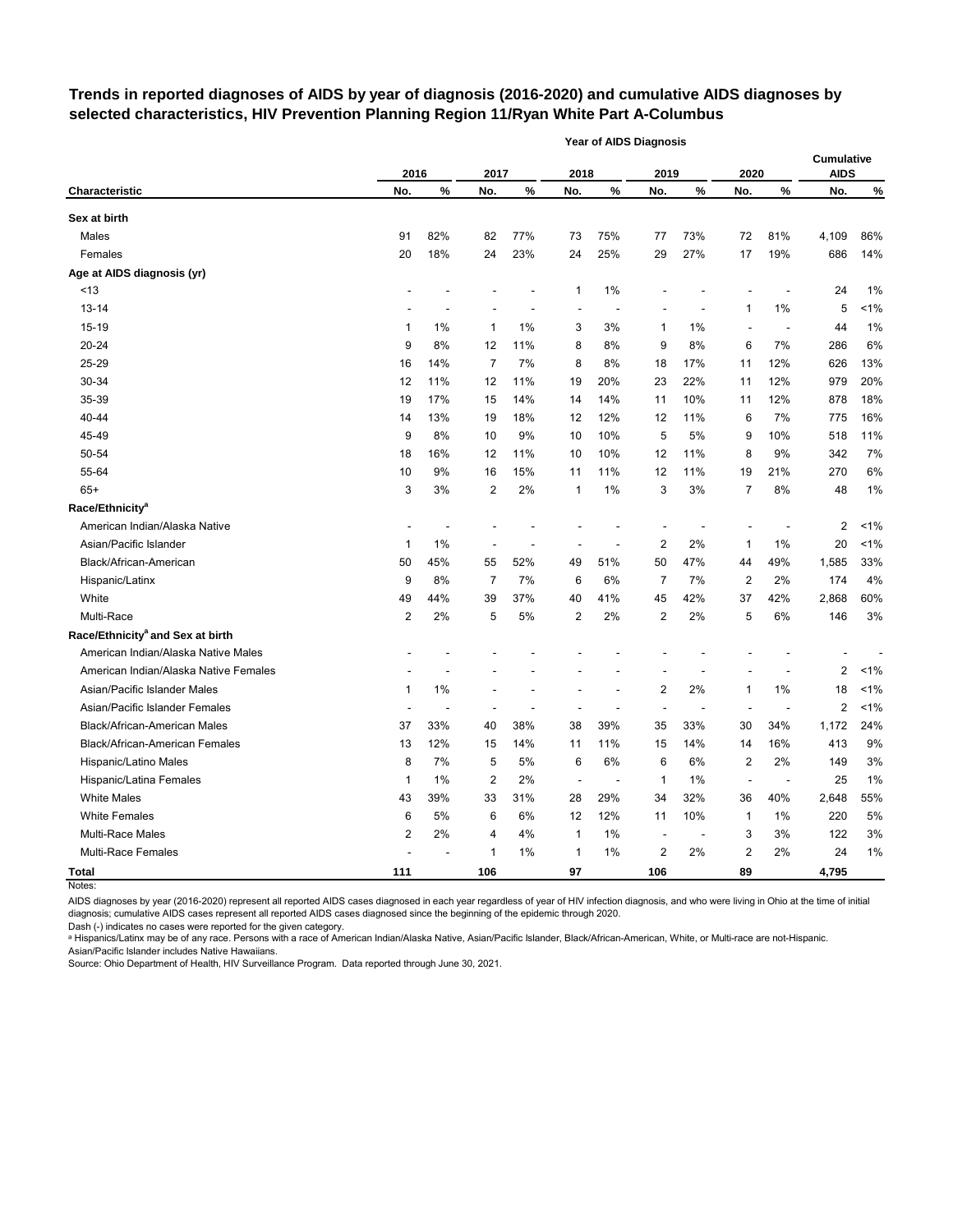# **Trends in reported diagnoses of AIDS by year of diagnosis (2016-2020) and cumulative AIDS diagnoses by transmission category, HIV Prevention Planning Region 11/Ryan White Part A-Columbus**

**Year of AIDS Diagnosis**

|                                          | 2016 |      | 2017           |                | 2018 |      | 2019           |      | 2020           |       | Cumulative<br><b>AIDS</b> |      |
|------------------------------------------|------|------|----------------|----------------|------|------|----------------|------|----------------|-------|---------------------------|------|
| <b>Transmission Category<sup>a</sup></b> | No.  | %    | No.            | %              | No.  | %    | No.            | %    | No.            | %     | No.                       | %    |
| Male adult or adolescent                 |      |      |                |                |      |      |                |      |                |       |                           |      |
| Male-to-male sexual contact              | 59   | 65%  | 50             | 61%            | 37   | 51%  | 38             | 49%  | 41             | 58%   | 2,933                     | 72%  |
| Injection drug use (IDU)                 | 4    | 4%   | 4              | 5%             | 6    | 8%   | 4              | 5%   | $\overline{2}$ | 3%    | 180                       | 4%   |
| Male-to-male sexual contact and IDU      | 2    | 2%   | $\overline{7}$ | 9%             | 3    | 4%   | 4              | 5%   | 1              | $1\%$ | 161                       | 4%   |
| Heterosexual contact                     | 5    | 5%   | 1              | 1%             | 5    | 7%   | 3              | 4%   | $\overline{7}$ | 10%   | 225                       | 5%   |
| Other/unknown                            | 21   | 23%  | 20             | 24%            | 21   | 29%  | 28             | 36%  | 20             | 28%   | 594                       | 15%  |
| Subtotal                                 | 91   | 100% | 82             | 100%           | 72   | 100% | 77             | 100% | 71             | 100%  | 4,093                     | 100% |
| Female adult or adolescent               |      |      |                |                |      |      |                |      |                |       |                           |      |
| Injection drug use                       | 3    | 15%  | 5              | 21%            | 12   | 50%  | $\overline{7}$ | 24%  | 3              | 18%   | 108                       | 16%  |
| Heterosexual contact                     | 17   | 85%  | 16             | 67%            | 10   | 42%  | 20             | 69%  | 12             | 71%   | 513                       | 77%  |
| Other/unknown                            |      |      | 3              | 13%            | 2    | 8%   | 2              | 7%   | 2              | 12%   | 48                        | 7%   |
| Subtotal                                 | 20   | 100% | 24             | 100%           | 24   | 100% | 29             | 100% | 17             | 100%  | 669                       | 100% |
| Child (<13 yrs at diagnosis)             |      |      |                |                |      |      |                |      |                |       |                           |      |
| Perinatal                                |      |      |                |                |      | 100% |                |      |                | 100%  | 26                        | 79%  |
| Other/unknown                            |      |      |                | $\blacksquare$ |      |      | $\blacksquare$ |      |                |       | $\overline{7}$            | 21%  |
| Subtotal                                 |      |      |                | ۰              |      | 100% |                |      | 1              | 100%  | 33                        | 100% |
| <b>Total</b>                             | 111  |      | 106            |                | 97   |      | 106            |      | 89             |       | 4,795                     |      |

## **Year of AIDS Diagnosis Trends in reported diagnoses of AIDS by year of diagnosis (2016-2020) and cumulative AIDS diagnoses by exposure category, HIV Prevention Planning Region 11/Ryan White Part A-Columbus**

|                                                          | 2016<br>2017<br>2018     |     |                          |                          |     | 2019<br>2020 |                          |                          | <b>Cumulative</b><br><b>AIDS</b> |       |       |     |
|----------------------------------------------------------|--------------------------|-----|--------------------------|--------------------------|-----|--------------|--------------------------|--------------------------|----------------------------------|-------|-------|-----|
| <b>Exposure Category</b> <sup>p</sup>                    | No.                      | %   | No.                      | %                        | No. | %            | No.                      | %                        | No.                              | %     | No.   | %   |
| Male-to-male sexual contact only                         | 57                       | 51% | 50                       | 47%                      | 35  | 36%          | 38                       | 36%                      | 40                               | 45%   | 2,824 | 59% |
| Injection drug use (IDU) only                            | 4                        | 4%  | 4                        | 4%                       | 5   | 5%           | 6                        | 6%                       | 3                                | 3%    | 179   | 4%  |
| Heterosexual contact only                                | 22                       | 20% | 17                       | 16%                      | 15  | 15%          | 23                       | 22%                      | 19                               | 21%   | 738   | 15% |
| Male-to-male sexual contact & IDU                        | 2                        | 2%  | 5                        | 5%                       | 3   | 3%           | 3                        | 3%                       |                                  | $1\%$ | 137   | 3%  |
| IDU & Heterosexual contact                               | 3                        | 3%  | 5                        | 5%                       | 13  | 13%          | 5                        | 5%                       | 2                                | 2%    | 109   | 2%  |
| Male-to-male sexual contact & Heterosexual contact       | $\mathcal{P}$            | 2%  | $\overline{\phantom{0}}$ | $\overline{\phantom{0}}$ | 2   | 2%           | $\blacksquare$           | $\overline{\phantom{0}}$ |                                  | 1%    | 109   | 2%  |
| Male-to-male sexual contact & IDU & Heterosexual contact |                          |     | 2                        | 2%                       |     |              |                          | $1\%$                    | $\blacksquare$                   |       | 24    | 1%  |
| Perinatal exposure                                       | $\overline{\phantom{0}}$ |     | $\overline{\phantom{0}}$ | $\overline{\phantom{0}}$ |     | 1%           | $\overline{\phantom{0}}$ | $\overline{\phantom{0}}$ |                                  | 1%    | 27    | 1%  |
| Other/unknown                                            | 21                       | 19% | 23                       | 22%                      | 23  | 24%          | 30                       | 28%                      | 22                               | 25%   | 648   | 14% |
| <b>Total</b>                                             | 111                      |     | 106                      |                          | 97  |              | 106                      |                          | 89                               |       | 4,795 |     |
| Notes:                                                   |                          |     |                          |                          |     |              |                          |                          |                                  |       |       |     |

AIDS diagnoses by year (2016-2020) represent all reported AIDS cases diagnosed in each year regardless of year of HIV infection diagnosis, and who were living in Ohio at the time of initial diagnosis; cumulative AIDS cases represent all reported AIDS cases diagnosed since the beginning of the epidemic through 2020.

Dash (-) indicates no cases were reported for the given category.<br>ब Transmission categories are mutually exclusive, nierarcnical risk categories determined by the CDC and system-calculated using sex at birth and risk fact transmission. A person with multiple risks is only represented in the highest category based on the CDC hierarchical algorithm. Thus, transgender women are included in the male-to-male sexual contact transmission category if assigned male at birth and risk factor history indicates sex with males. Please note this is for the categorization of HIV transmission categories only and not to describe sexual orientation.

**b** Exposure categories are mutually exclusive risk categories. All possible combinations of risks are represented among exposure categories. A person with multiple risks is represented in the exposure category identifying all the reported ways in which that person may have been exposed to HIV.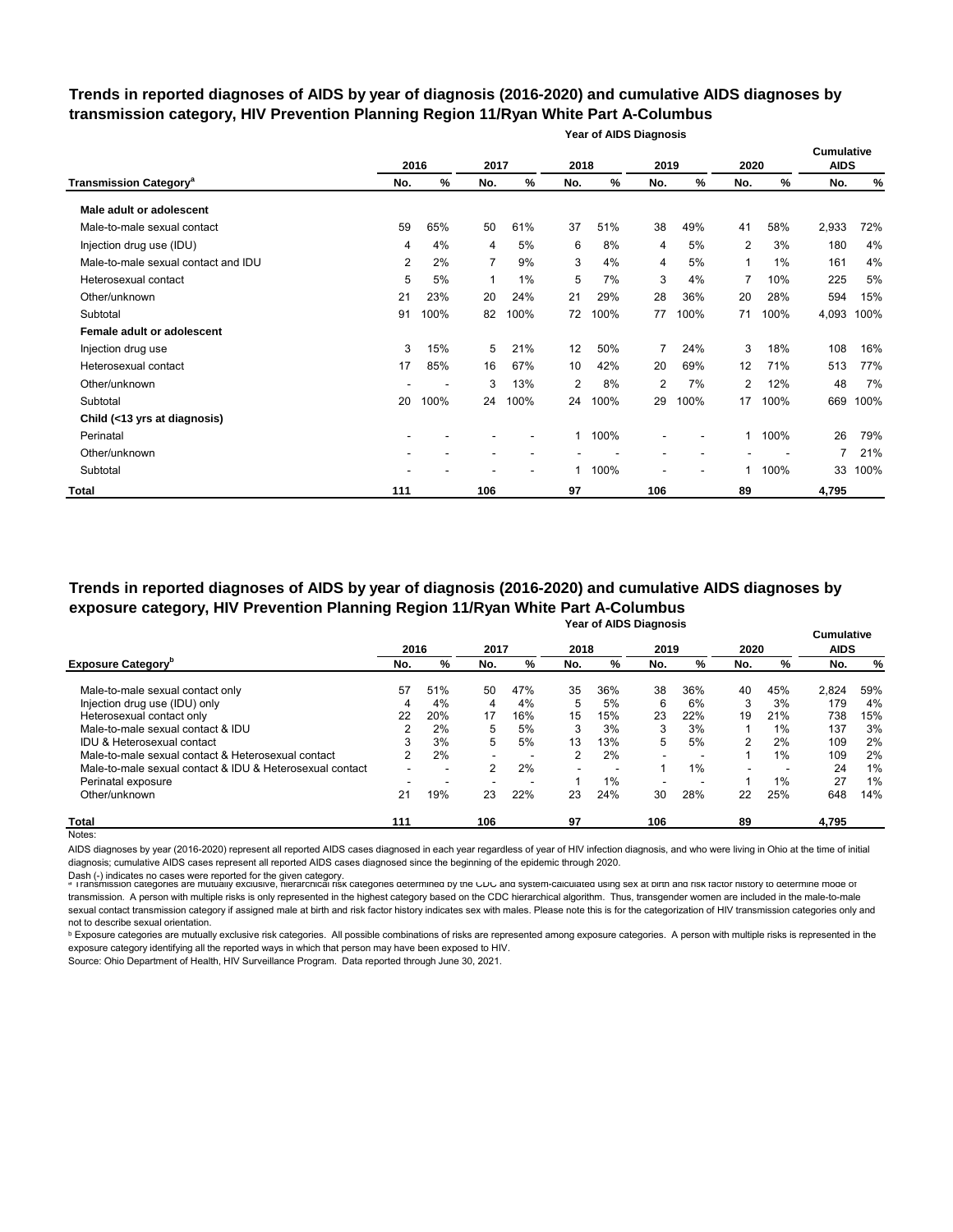# Persons Living with Diagnosed HIV Infection Reported in HIV Prevention Planning Region 11/Ryan White Part A-Columbus

Counties: Delaware, Fairfield, Franklin, Licking, Madison, Morrow, Pickaway, Union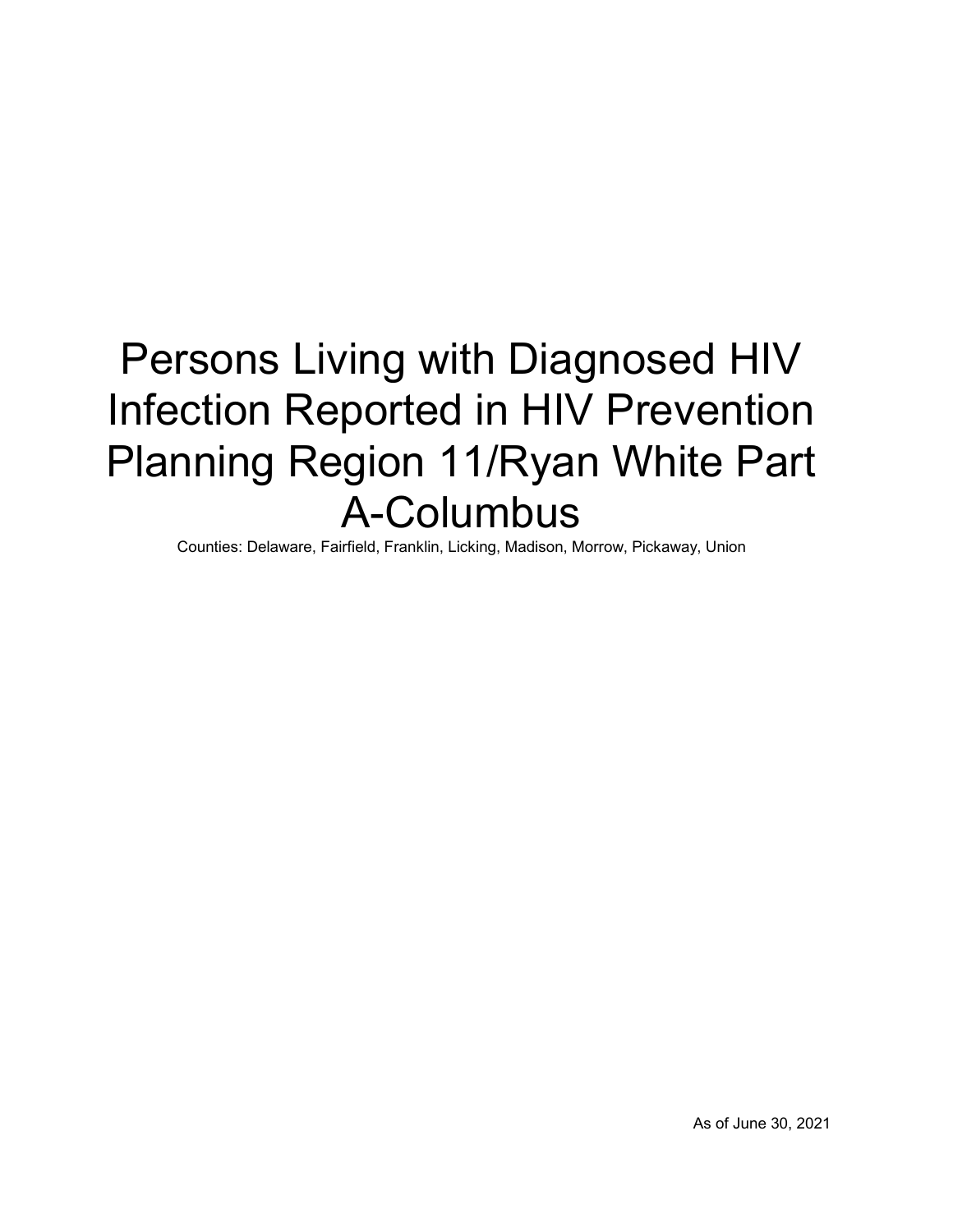|                                              |                   | Living with diagnosed HIV infection |         |                       |                | <b>Current Disease Status</b> |       |
|----------------------------------------------|-------------------|-------------------------------------|---------|-----------------------|----------------|-------------------------------|-------|
|                                              |                   | in 2020                             |         | <b>HIV (not AIDS)</b> |                | <b>AIDS</b>                   |       |
| Characteristic                               | Rate <sup>a</sup> | No.                                 | $\%$    | No.                   | $\%$           | No.                           | $\%$  |
| Sex at birth                                 |                   |                                     |         |                       |                |                               |       |
| Males                                        | 478.7             | 4,889                               | 79%     | 2,708                 | 79%            | 2,181                         | 79%   |
| Females                                      | 123.0             | 1,296                               | 21%     | 724                   | 21%            | 572                           | 21%   |
| Age at end of year                           |                   |                                     |         |                       |                |                               |       |
| < 13                                         | 3.7               | 13                                  | 1%      | 12                    | 1%             | 1                             | 1%    |
| $13 - 14$                                    | 11.3              | 6                                   | $< 1\%$ | 2                     | $1\%$          | 4                             | 1%    |
| $15 - 19$                                    | 23.2              | 31                                  | 1%      | 25                    | 1%             | 6                             | 1%    |
| 20-24                                        | 109.8             | 146                                 | 2%      | 124                   | 4%             | 22                            | 1%    |
| 25-29                                        | 291.5             | 473                                 | 8%      | 366                   | 11%            | 107                           | 4%    |
| 30-34                                        | 445.3             | 738                                 | 12%     | 515                   | 15%            | 223                           | 8%    |
| 35-39                                        | 417.2             | 623                                 | 10%     | 394                   | 11%            | 229                           | 8%    |
| 40-44                                        | 479.1             | 645                                 | 10%     | 344                   | 10%            | 301                           | 11%   |
| 45-49                                        | 533.7             | 689                                 | 11%     | 340                   | 10%            | 349                           | 13%   |
| 50-54                                        | 679.0             | 863                                 | 14%     | 427                   | 12%            | 436                           | 16%   |
| 55-64                                        | 595.0             | 1,472                               | 24%     | 664                   | 19%            | 808                           | 29%   |
| $65+$                                        | 168.9             | 486                                 | 8%      | 219                   | 6%             | 267                           | 10%   |
| Race/Ethnicity <sup>b</sup>                  |                   |                                     |         |                       |                |                               |       |
| American Indian/Alaska Native                | 203.0             | 8                                   | $< 1\%$ | 7                     | 1%             | 1                             | $1\%$ |
| Asian/Pacific Islander                       | 52.5              | 57                                  | 1%      | 38                    | 1%             | 19                            | 1%    |
| Black/African-American                       | 756.0             | 2,623                               | 42%     | 1,465                 | 43%            | 1,158                         | 42%   |
| Hispanic/Latinx                              | 395.9             | 385                                 | 6%      | 211                   | 6%             | 174                           | 6%    |
| White                                        | 191.8             | 2,803                               | 45%     | 1,554                 | 45%            | 1,249                         | 45%   |
| Multi-Race                                   | 509.3             | 288                                 | 5%      | 136                   | 4%             | 152                           | 6%    |
| Unknown                                      | $\star$           | 21                                  | $< 1\%$ | 21                    | 1%             |                               |       |
| Race/Ethnicity <sup>b</sup> and Sex at birth |                   |                                     |         |                       |                |                               |       |
| American Indian/Alaska Native Males          | 357.0             | 7                                   | 1%      | 7                     | $< 1\%$        |                               |       |
| American Indian/Alaska Native Females        |                   | $\mathbf{1}$                        | $1\%$   |                       | $\overline{a}$ | 1                             | $1\%$ |
| Asian/Pacific Islander Males                 | 82.7              | 44                                  | 1%      | 28                    | 1%             | 16                            | 1%    |
| Asian/Pacific Islander Females               | 23.4              | 13                                  | 1%      | 10                    | $< 1\%$        | 3                             | 1%    |
| <b>Black/African-American Males</b>          | 1,053.0           | 1,773                               | 29%     | 986                   | 29%            | 787                           | 29%   |
| Black/African-American Females               | 476.0             | 850                                 | 14%     | 479                   | 14%            | 371                           | 13%   |
| Hispanic/Latino Males                        | 627.9             | 315                                 | 5%      | 177                   | 5%             | 138                           | 5%    |
| Hispanic/Latina Females                      | 148.7             | 70                                  | $1\%$   | 34                    | 1%             | 36                            | 1%    |
| <b>White Males</b>                           | 347.4             | 2,500                               | 40%     | 1,386                 | 40%            | 1,114                         | 40%   |
| <b>White Females</b>                         | 40.9              | 303                                 | $5\%$   | 168                   | 5%             | 135                           | 5%    |
| <b>Multi-Race Males</b>                      | 834.8             | 233                                 | $4\%$   | 107                   | 3%             | 126                           | 5%    |
| <b>Multi-Race Females</b>                    | 192.0             | 55                                  | 1%      | 29                    | $1\%$          | 26                            | 1%    |
| Unknown                                      | $\star$           | 21                                  | 1%      | 21                    | 1%             |                               |       |
| <b>Total</b>                                 | 298.1             | 6,185                               |         | 3,432                 |                | 2,753                         |       |

# **Reported persons living with diagnosed HIV infection in 2020 by current disease status and selected characteristics, HIV Prevention Planning Region 11/Ryan White Part A-Columbus**

Notes:

Living with diagnosed HIV infection represents all persons ever diagnosed and reported with HIV and/or AIDS who have not been reported as having died as of December 31, 2020. Persons living with diagnosed HIV infection represent persons living in Ohio as of December 31, 2020, regardless of whether the person was a resident of Ohio at time of initial HIV and/or AIDS diagnosis.

Asterisk (\*) indicates rate not calculated for case count <5 due to unstable rates. Dash (-) indicates no cases were reported for the given category.

aThe rate is the number of persons living with diagnosed HIV infection per 100,000 population calculated using 2020 U.S. Census estimates.

ᵇ Hispanics/Latinx may be of any race. Persons with a race of American Indian/Alaska Native, Asian/Pacific Islander, Black/African-American, White, or Multi-race are not-Hispanic. Asian/Pacific Islander includes Native Hawaiians.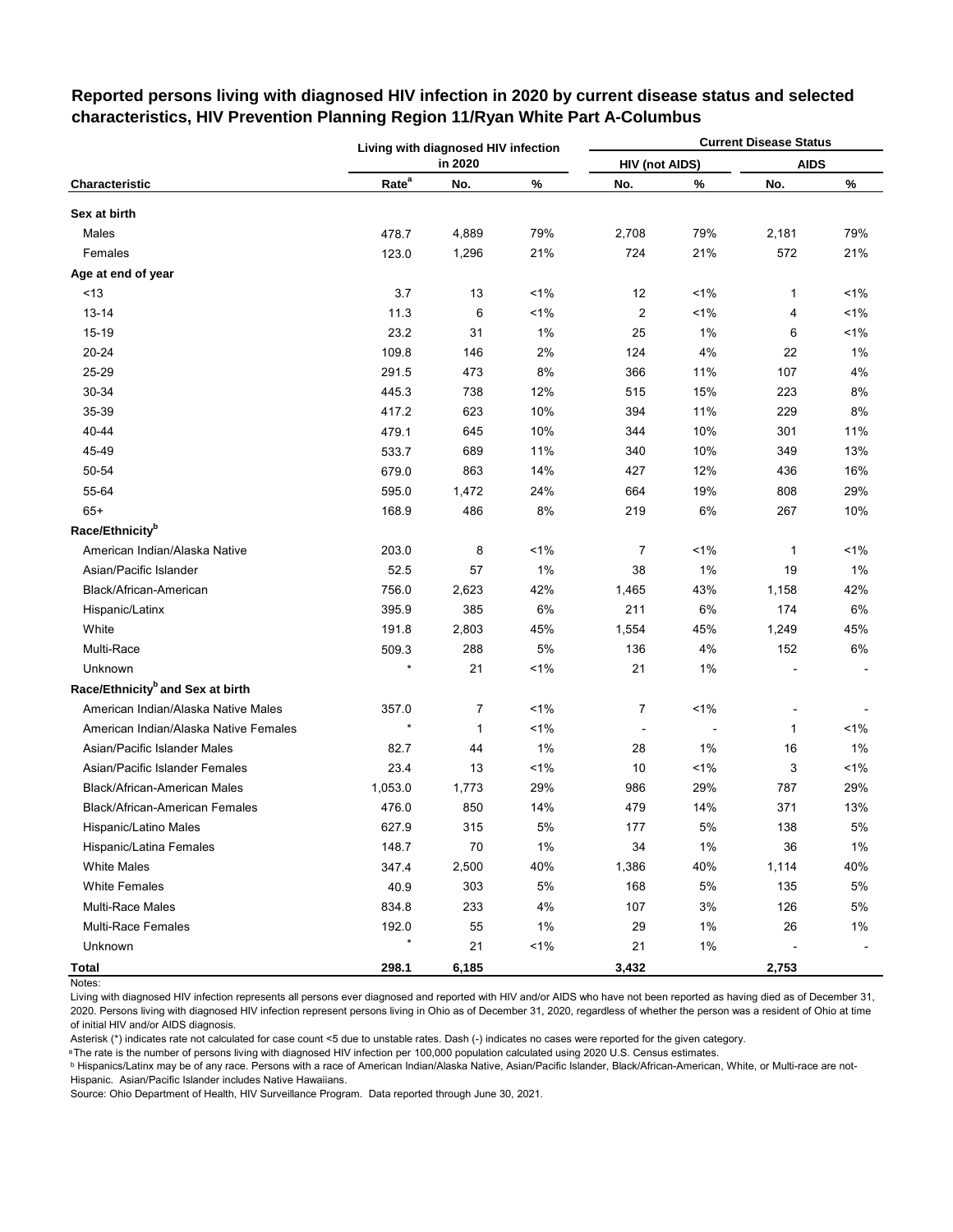|                                          | Living with diagnosed HIV infection |      |                       |      | <b>Current Disease Status</b> |      |
|------------------------------------------|-------------------------------------|------|-----------------------|------|-------------------------------|------|
|                                          | in 2020                             |      | <b>HIV (not AIDS)</b> |      | <b>AIDS</b>                   |      |
| <b>Transmission Category<sup>a</sup></b> | No.                                 | ℅    | No.                   | %    | No.                           | %    |
| Male adult or adolescent                 |                                     |      |                       |      |                               |      |
| Male-to-male sexual contact              | 3,458                               | 71%  | 1,960                 | 73%  | 1,498                         | 69%  |
| Injection drug use (IDU)                 | 109                                 | 2%   | 41                    | 2%   | 68                            | 3%   |
| Male-to-male sexual contact and IDU      | 221                                 | 5%   | 114                   | 4%   | 107                           | 5%   |
| Heterosexual contact                     | 267                                 | 5%   | 98                    | 4%   | 169                           | 8%   |
| Other/unknown                            | 807                                 | 17%  | 479                   | 18%  | 328                           | 15%  |
| Subtotal                                 | 4,862                               | 100% | 2,692                 | 100% | 2,170                         | 100% |
| Female adult or adolescent               |                                     |      |                       |      |                               |      |
| Injection drug use                       | 121                                 | 10%  | 51                    | 7%   | 70                            | 13%  |
| Heterosexual contact                     | 1,019                               | 81%  | 562                   | 80%  | 457                           | 82%  |
| Other/unknown                            | 117                                 | 9%   | 88                    | 13%  | 29                            | 5%   |
| Subtotal                                 | 1,257                               | 100% | 701                   | 100% | 556                           | 100% |
| Child (<13 yrs at diagnosis)             |                                     |      |                       |      |                               |      |
| Perinatal                                | 59                                  | 89%  | 34                    | 87%  | 25                            | 93%  |
| Other/unknown                            | 7                                   | 11%  | 5                     | 13%  | $\overline{2}$                | 7%   |
| Subtotal                                 | 66                                  | 100% | 39                    | 100% | 27                            | 100% |
| Total                                    | 6,185                               |      | 3,432                 |      | 2,753                         |      |

# **Reported persons living with diagnosed HIV infection in 2020 by current disease status and transmission category, HIV Prevention Planning Region 11/Ryan White Part A-Columbus**

# **Reported persons living with diagnosed HIV infection in 2020 by current disease status and exposure category, HIV Prevention Planning Region 11/Ryan White Part A-Columbus**

|                                                          | Living with diagnosed HIV infection |       |                       |     | <b>Current Disease Status</b> |     |  |
|----------------------------------------------------------|-------------------------------------|-------|-----------------------|-----|-------------------------------|-----|--|
|                                                          | in 2020                             |       | <b>HIV (not AIDS)</b> |     | <b>AIDS</b>                   |     |  |
| <b>Exposure Category</b> <sup>b</sup>                    | No.                                 | %     | No.                   | %   | No.                           | %   |  |
| Male-to-male sexual contact only                         | 3,314                               | 54%   | 1,892                 | 55% | 1,422                         | 52% |  |
| Injection drug use (IDU) only                            | 106                                 | 2%    | 43                    | 1%  | 63                            | 2%  |  |
| Heterosexual contact only                                | 1.287                               | 21%   | 661                   | 19% | 626                           | 23% |  |
| Male-to-male sexual contact & IDU                        | 183                                 | 3%    | 92                    | 3%  | 91                            | 3%  |  |
| IDU & Heterosexual contact                               | 124                                 | 2%    | 49                    | 1%  | 75                            | 3%  |  |
| Male-to-male sexual contact & Heterosexual contact       | 144                                 | 2%    | 68                    | 2%  | 76                            | 3%  |  |
| Male-to-male sexual contact & IDU & Heterosexual contact | 38                                  | $1\%$ | 22                    | 1%  | 16                            | 1%  |  |
| Perinatal exposure                                       | 62                                  | $1\%$ | 36                    | 1%  | 26                            | 1%  |  |
| Other/unknown                                            | 927                                 | 15%   | 569                   | 17% | 358                           | 13% |  |
| Total                                                    | 6.185                               |       | 3.432                 |     | 2.753                         |     |  |

Notes:

Living with diagnosed HIV infection represents all persons ever diagnosed and reported with HIV and/or AIDS who have not been reported as having died as of December 31, 2020. Persons living with diagnosed HIV infection represent persons living in Ohio as of December 31, 2020, regardless of whether the person was a resident of Ohio at time of initial HIV and/or AIDS diagnosis.

Dash (-) indicates no cases were reported for the given category.

a Transmission categories are mutually exclusive, hierarchical risk categories determined by the CDC and system-calculated using sex at birth and risk factor history to determine mode of transmission. A person with multiple risks is only represented in the highest category based on the CDC hierarchical algorithm. Thus, transgender women are included in the male-to-male sexual contact transmission category if assigned male at birth and risk factor history indicates sex with males. Please note this is for the categorization of HIV transmission categories only and not to describe sexual orientation.

**b** Exposure categories are mutually exclusive risk categories. All possible combinations of risks are represented among exposure categories. A person with multiple risks is represented in the exposure category identifying all the reported ways in which that person may have been exposed to HIV.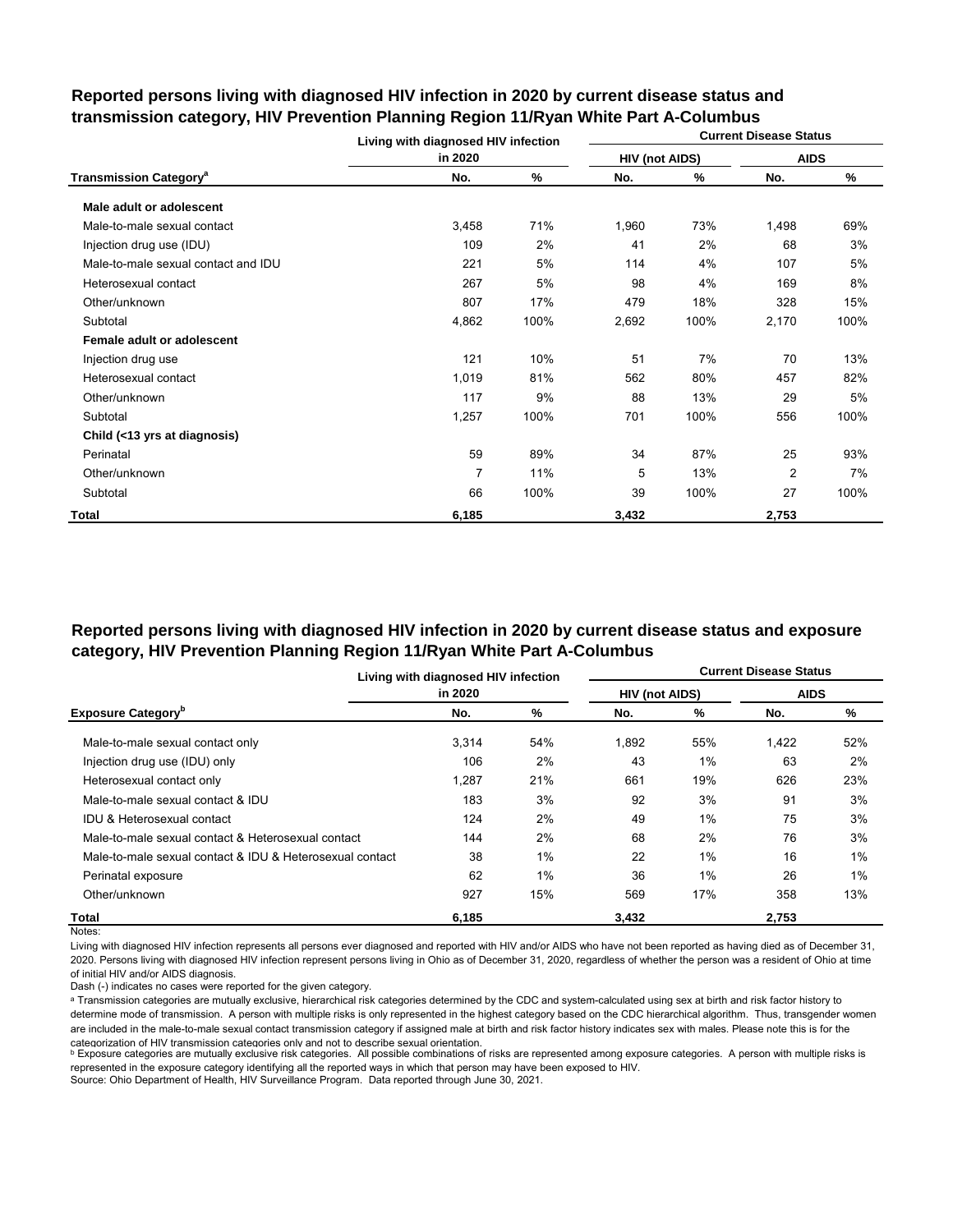<sup>c</sup> Transmission categories are mutually exclusive, hierarchical risk categories determined by the CDC and system-calculated using sex at birth and risk factor history to determine mode of transmission. A person with multi hierarchical algorithm. Thus, transgender women are included in the male-to-male sexual contact transmission category if assigned male at birth and risk factor history indicates sex with males. Please note this is for the sexual orientation.

<sup>d</sup> Exposure categories are mutually exclusive risk categories. All possible combinations of risks are represented among exposure categories. A person with multiple risks is represented in the exposure category identifying **HIV** 

Living with diagnosed HIV infection represents all persons ever diagnosed and reported with HIV and/or AIDS who have not been reported as having died as of December 31, 2020. Persons living with diagnosed HIV infection rep regardless of whether the person was a resident of Ohio at time of initial HIV and/or AIDS diagnosis.

#### Notes:

Source: Ohio Department of Health, HIV Surveillance Program. Data reported through June 30, 2021.

| American Indian/Alaska Native |                   |                          | <b>Asian/Pacific Islander</b><br><b>Black/African-American</b> |                   |     |                          | White<br>Hispanic/ Latinx <sup>a</sup> |       |       |                   | <b>Multi-Race</b> |                          |       | <b>Unknown</b>           |       |                   |     |       |     |     |
|-------------------------------|-------------------|--------------------------|----------------------------------------------------------------|-------------------|-----|--------------------------|----------------------------------------|-------|-------|-------------------|-------------------|--------------------------|-------|--------------------------|-------|-------------------|-----|-------|-----|-----|
| Age at end of year            | Rate <sup>n</sup> | No.                      | %                                                              | Rate <sup>"</sup> | No. | %                        | Rate <sup>b</sup>                      | No.   | %     | Rate <sup>"</sup> | No.               | ℅                        | Rate" | No.                      | %     | Rate <sup>"</sup> | No. |       | No. | ℅   |
| ~13                           |                   |                          |                                                                |                   |     | 4%                       |                                        |       | $1\%$ |                   |                   | 1%                       |       |                          | $1\%$ |                   |     |       |     |     |
| 13-14                         |                   |                          |                                                                |                   |     | $\overline{\phantom{a}}$ |                                        |       | $1\%$ |                   |                   | $\overline{\phantom{0}}$ |       | $\overline{\phantom{0}}$ |       |                   |     | $1\%$ |     |     |
| 15-19                         |                   |                          |                                                                |                   |     | 4%                       | 89.2                                   | 22    | 1%    |                   |                   | $1\%$                    |       |                          | $1\%$ |                   |     |       |     |     |
| $20 - 24$                     |                   |                          |                                                                | 62.7              |     | 9%                       | 387.9                                  | 94    | 4%    | 197.8             | 15                | 4%                       | 30.8  | 27                       | 1%    | 94.5              |     | 2%    |     |     |
| 25-29                         |                   |                          | 13%                                                            | 60.7              | 6   | $11\%$                   | 863.4                                  | 260   | 10%   | 380.4             | 32                | 8%                       | 134.5 | 146                      | 5%    | 564.4             | 28  | 10%   |     |     |
| 30-34                         |                   |                          | 13%                                                            | 66.3              |     | 14%                      | 1,429.6                                | 406   | 15%   | 751.0             | 59                | 15%                      | 193.2 | 219                      | 8%    | ,205.5            | 45  | 16%   |     |     |
| 35-39                         |                   |                          |                                                                |                   |     | 5%                       | ,263.7                                 | 312   | 12%   | 562.2             | 43                | 11%                      | 232.5 | 239                      | 9%    | 981.5             | 26  | 9%    |     |     |
| 40-44                         |                   |                          |                                                                | 69.6              | 6   | 11%                      | 1,211.2                                | 273   | 10%   | 893.0             | 59                | 15%                      | 289.  | 273                      | 10%   | .455.9            | 32  | 11%   |     | 10% |
| 45-49                         |                   |                          | 50%                                                            | 145.1             | 11  | 19%                      | .397.5                                 | 296   | 11%   | 679.3             | 38                | 10%                      | 334.7 | 310                      | 11%   | ,609.4            | 30  | 10%   |     |     |
| 50-54                         |                   |                          | 13%                                                            | 172.9             | 10  | 18%                      | 1,469.4                                | 285   | 11%   | 1,077.6           | 44                | 11%                      | 504.7 | 485                      | 17%   | 2,517.0           | 37  | 13%   |     | 5%  |
| 55-64                         |                   |                          | 13%                                                            |                   |     | 2%                       | ,398.9                                 | 499   | 19%   | ,279.6            | 68                | 18%                      | 424.4 | 829                      | 30%   | 2,591.3           | 61  | 21%   | 13  | 62% |
| $65+$                         |                   | $\overline{\phantom{a}}$ |                                                                |                   |     | 5%                       | 505.6                                  | 164   | 6%    | 545.6             | 21                | 5%                       | 111.9 | 270                      | 10%   | .197.3            | 23  | 8%    |     | 24% |
| Total                         | 203.0             |                          |                                                                | 52.5              | 57  |                          | 756.0                                  | 2,623 |       | 395.9             | 385               |                          | 191.8 | 2,803                    |       | 509.3             | 288 |       | 21  |     |

|                                           | Living with diagnosed HIV infection in 2020<br>American |                          |                                  |                          |                                   |      |                                  |      |                |      |                   |      |                          |                          |
|-------------------------------------------|---------------------------------------------------------|--------------------------|----------------------------------|--------------------------|-----------------------------------|------|----------------------------------|------|----------------|------|-------------------|------|--------------------------|--------------------------|
|                                           | Indian/Alaska<br><b>Native</b>                          |                          | Asian/Pacific<br><b>Islander</b> |                          | <b>Black/African-</b><br>American |      | Hispanic/<br>Latinx <sup>a</sup> |      | White          |      | <b>Multi-Race</b> |      | Unknown                  |                          |
| <b>Transmission Category</b> <sup>c</sup> | No.                                                     | %                        | No.                              | %                        | No.                               | %    | No.                              | %    | No.            | %    | No.               | %    | No.                      | %                        |
| Male adult or adolescent                  |                                                         |                          |                                  |                          |                                   |      |                                  |      |                |      |                   |      |                          |                          |
| Male-to-male sexual contact               | 6                                                       | 86%                      | 22                               | 52%                      | 1,085                             | 62%  | 211                              | 68%  | 1,973          | 79%  | 160               | 69%  |                          | 6%                       |
| Injection drug use (IDU)                  | $\overline{\phantom{0}}$                                | $\overline{\phantom{0}}$ | $\overline{\phantom{a}}$         | $\overline{\phantom{a}}$ | 51                                | 3%   |                                  | 2%   | 45             | 2%   | 6                 | 3%   |                          | $\overline{\phantom{a}}$ |
| Male-to-male sexual contact and IDU       |                                                         | $\overline{\phantom{0}}$ |                                  | 7%                       | 51                                | 3%   |                                  | 4%   | 134            | 5%   | 22                | 10%  | - 1                      | $\overline{\phantom{0}}$ |
| Heterosexual contact                      |                                                         |                          | 2                                | 5%                       | 161                               | 9%   | 31                               | 10%  | 58             | 2%   | 15                | 6%   |                          |                          |
| Other/unknown                             |                                                         | 14%                      | 15                               | 36%                      | 409                               | 23%  | 52                               | 17%  | 286            | 11%  | 28                | 12%  | 16                       | 94%                      |
| Subtotal                                  |                                                         | 100%                     | 42                               | 100%                     | 1,757                             | 100% | 312                              | 100% | 2,496          | 100% | 231               | 100% | 17                       | 100%                     |
| Female adult or adolescent                |                                                         |                          |                                  |                          |                                   |      |                                  |      |                |      |                   |      |                          |                          |
| Injection drug use                        | $\overline{\phantom{0}}$                                |                          | $\overline{\phantom{0}}$         | $\overline{\phantom{0}}$ | 51                                | 6%   |                                  | 11%  | 57             | 19%  | 6                 | 11%  | $\overline{\phantom{0}}$ |                          |
| Heterosexual contact                      |                                                         | 100%                     | 6                                | 55%                      | 707                               | 86%  | 57                               | 88%  | 205            | 69%  | 43                | 80%  |                          |                          |
| Other/unknown                             |                                                         |                          |                                  | 45%                      | 67                                | 8%   |                                  | 2%   | 35             | 12%  |                   | 9%   |                          | 100%                     |
| Subtotal                                  |                                                         | 100%                     |                                  | 100%                     | 825                               | 100% | 65                               | 100% | 297            | 100% | 54                | 100% |                          | 100%                     |
| Child (<13 yrs at diagnosis)              |                                                         |                          |                                  |                          |                                   |      |                                  |      |                |      |                   |      |                          |                          |
| Perinatal                                 | $\overline{\phantom{0}}$                                |                          |                                  | 4 100%                   | 37                                | 90%  |                                  | 88%  | 8              | 80%  | 3                 | 100% |                          |                          |
| Other/unknown                             |                                                         |                          |                                  |                          |                                   | 10%  |                                  | 13%  | $\overline{2}$ | 20%  |                   |      | $\overline{\phantom{0}}$ |                          |
| Subtotal                                  | $\overline{\phantom{0}}$                                |                          | 4                                | 100%                     | 41                                | 100% |                                  | 100% | 10             | 100% | 3                 | 100% | $\overline{\phantom{0}}$ | $\overline{\phantom{0}}$ |
| Total                                     |                                                         |                          | 57                               |                          | 2,623                             |      | 385                              |      | 2,803          |      | 288               |      | 21                       |                          |

|                                                          | Living with diagnosed HIV infection in 2020 |                          |                           |     |                                   |     |                                  |     |       |       |                   |     |                |     |
|----------------------------------------------------------|---------------------------------------------|--------------------------|---------------------------|-----|-----------------------------------|-----|----------------------------------|-----|-------|-------|-------------------|-----|----------------|-----|
|                                                          | American<br>Indian/Alaska<br>Native         |                          | Asian/Pacific<br>Islander |     | <b>Black/African-</b><br>American |     | Hispanic/<br>Latinx <sup>a</sup> |     | White |       | <b>Multi-Race</b> |     | <b>Unknown</b> |     |
| <b>Exposure Category</b> <sup>a</sup>                    | No.                                         | %                        | No.                       | %   | No.                               | %   | No.                              | %   | No.   | %     | No.               | %   | No.            | %   |
| Male-to-male sexual contact only                         | 6                                           | 75%                      | 21                        | 37% | 1,007                             | 38% | 200                              | 52% | 1,926 | 69%   | 153               | 53% |                | 5%  |
| Injection drug use (IDU) only                            |                                             |                          | $\overline{\phantom{a}}$  |     | 53                                | 2%  | 10                               | 3%  | 39    | 1%    |                   | 1%  |                |     |
| Heterosexual contact only                                |                                             | 13%                      |                           | 14% | 868                               | 33% | 88                               | 23% | 264   | 9%    | 58                | 20% |                |     |
| Male-to-male sexual contact & IDU                        |                                             | $\overline{\phantom{0}}$ |                           | 5%  | 41                                | 2%  |                                  | 3%  | 111   | 4%    | 17                | 6%  |                |     |
| IDU & Heterosexual contact                               |                                             |                          |                           |     | 49                                | 2%  |                                  | 1%  | 63    | 2%    | ö                 | 3%  |                |     |
| Male-to-male sexual contact & Heterosexual contact       |                                             | $\overline{\phantom{a}}$ |                           | 2%  | 78                                | 3%  |                                  | 3%  | 47    | 2%    |                   | 2%  |                |     |
| Male-to-male sexual contact & IDU & Heterosexual contact |                                             | $\overline{\phantom{0}}$ | $\overline{\phantom{a}}$  |     | 10                                | 0%  |                                  |     | 23    | $1\%$ |                   | 2%  |                |     |
| Perinatal exposure                                       |                                             |                          |                           | 9%  | 38                                | 1%  |                                  | 2%  |       | 0%    |                   | 1%  |                |     |
| Other/unknown                                            |                                             | 13%                      | 19                        | 33% | 479                               | 18% | 54                               | 14% | 322   | 11%   | 32                | 11% | 20             | 95% |
| Total                                                    |                                             |                          | 57                        |     | 2,623                             |     | 385                              |     | 2,803 |       | 288               |     | 21             |     |

ᵇ The rate is the number of persons living with diagnosed HIV infection per 100,000 population calculated using U.S. Census estimates for that year.

Asterisk (\*) indicates rate not calculated because census data unavailable or for case count <5 due to unstable rates. Dash (-) indicates no cases were reported for the given category.

a Hispanics/Latinx may be of any race. Persons with a race of American Indian/Alaska Native, Asian/Pacific Islander, Black/African-American, White, or Multi-race are not-Hispanic. Asian/Pacific Islander includes Native Haw

## **Reported persons living with diagnosed HIV infection in 2020 by race/ethnicity and exposure category, HIV Prevention Planning Region 11/Ryan White Part A-Columbus**

# **Reported persons living with diagnosed HIV infection in 2020 by race/ethnicity and transmission category, HIV Prevention Planning Region 11/Ryan White Part A-Columbus**

# **Reported persons living with diagnosed HIV infection in 2020 by race/ethnicity and age, HIV Prevention Planning Region 11/Ryan White Part A-Columbus**

### **Living with diagnosed HIV infection in 2020**